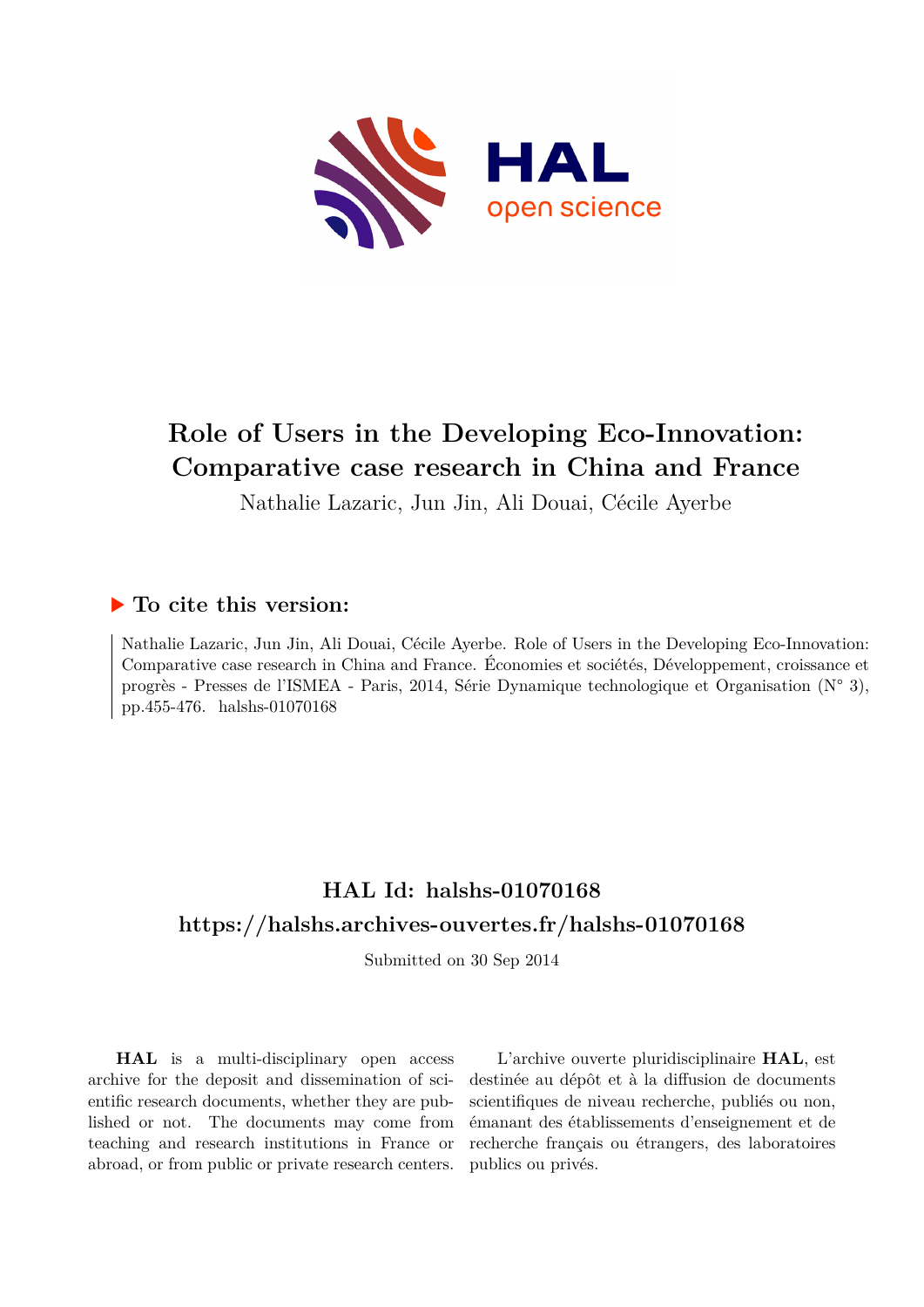# **Role of Users in the Developing Eco-Innovation: Comparative case research in China and France**

*Nathalie Lazaric<sup>1</sup> , Jun Jin, 2 Ali Douai<sup>1</sup> , and Cécile Ayerbe<sup>1</sup>*

**1 GREDEG (UMR CNRS 6227), University of Nice Sophia-Antipolis, France 2 School of Management, Zhejiang University, China**

#### **Abstract:**

This article proposes a model of eco-innovation that emphasizes the role of users and regulation in the development and diffusion of eco-innovation products, by comparing the diffusion of two e-bike companies, CEP and Lvyan, from China and France. These cases show that diffusion of eco-innovation in China and France is strongly linked to the institutional context and specific consumer needs, highlighting the importance of involving users in the development and diffusion of eco-innovation in order to satisfy market demand, and increase profit and competitiveness in niche markets. It also shows that, to achieve a comprehensive picture, institutions and policy makers should adopt a coevolutionary approach to regulation that includes consideration of technology, uses and practices. The case of CEP reveals that regulation appropriate to the market fosters companies" eco-innovation; compared to the case of Lvyan which shows that irrelevant regulation can become a barrier to the diffusion of ecoinnovations such as the e-bikes. The superior "snob effects" of the French market are discussed and compared with the "bandwagons effects" noted in the Chinese market.

#### **Résumé:**

Cet article propose un cadre d"analyse de l"éco-innovation, mettant l"accent sur le rôle des utilisateurs et des régulations dans son développement et sa diffusion à partir d"une comparaison des trajectoires de deux firmes du secteur du vélo électrique, Lyyuan (Chine) et CEP (France). Ces cas mettent en exergue le rôle du contexte institutionnel et des besoins spécifiques de consommateurs dans la trajectoire de l"éco-innovation. Une approche en termes de co-évolution entre la technologie, les usages et les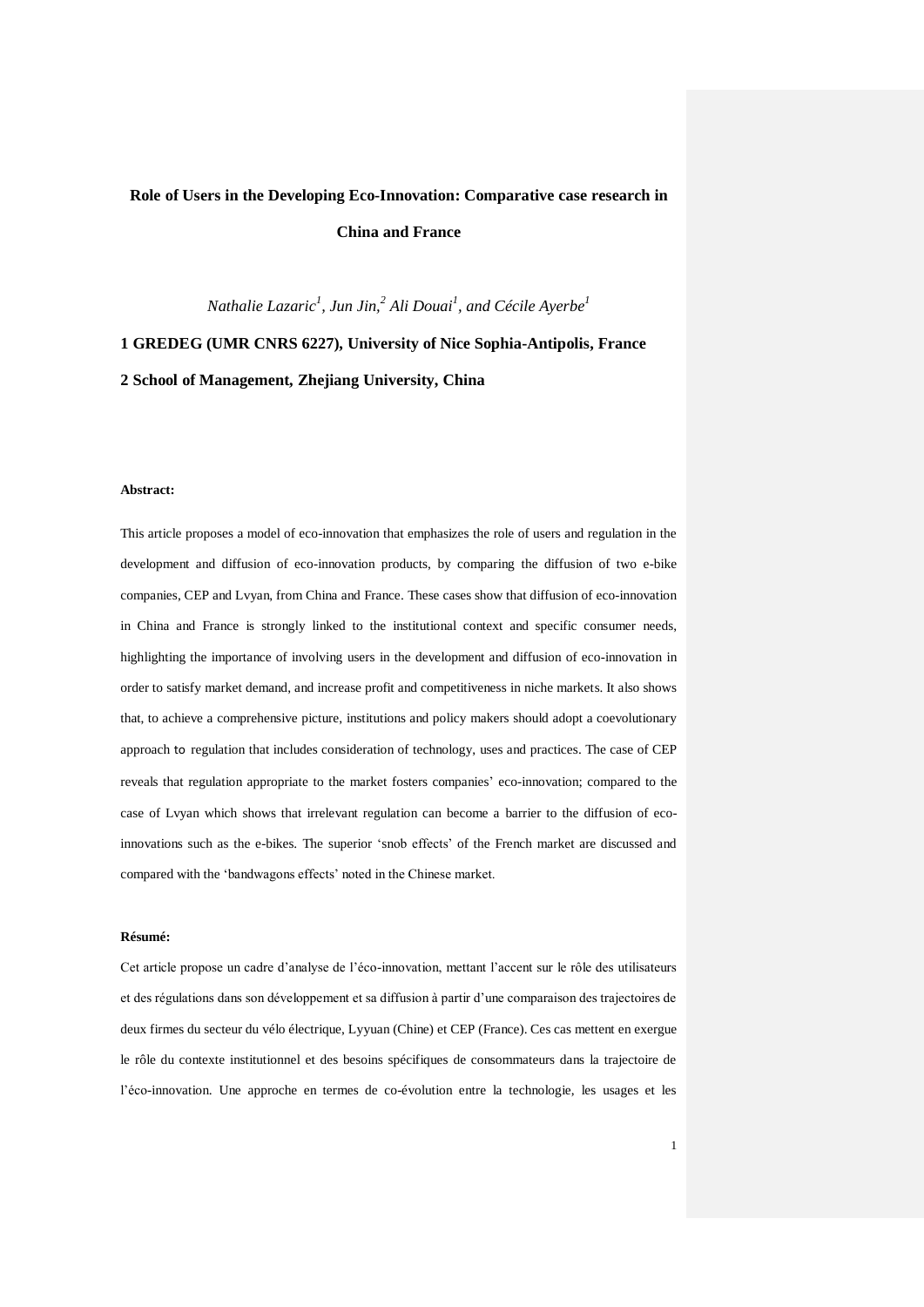pratiques est mise en avant pour expliquer les différences de trajectoire. Les effets de « snobisme » sur le marché français sont discutés et comparés aux effets « boule de neige » (bandwagon) observables sur le marché chinois.

**Keywords**: eco-innovation, user, e-bike, France, China

## **Acknowledgement:**

We want to thank participants of the Globalics Conference held in Hangzhou ( 2012). This research is supported by CNSF project: The Research of Reverse Innovation in China (CNSF: 71172111), and a collaborative CNRS project between France and China.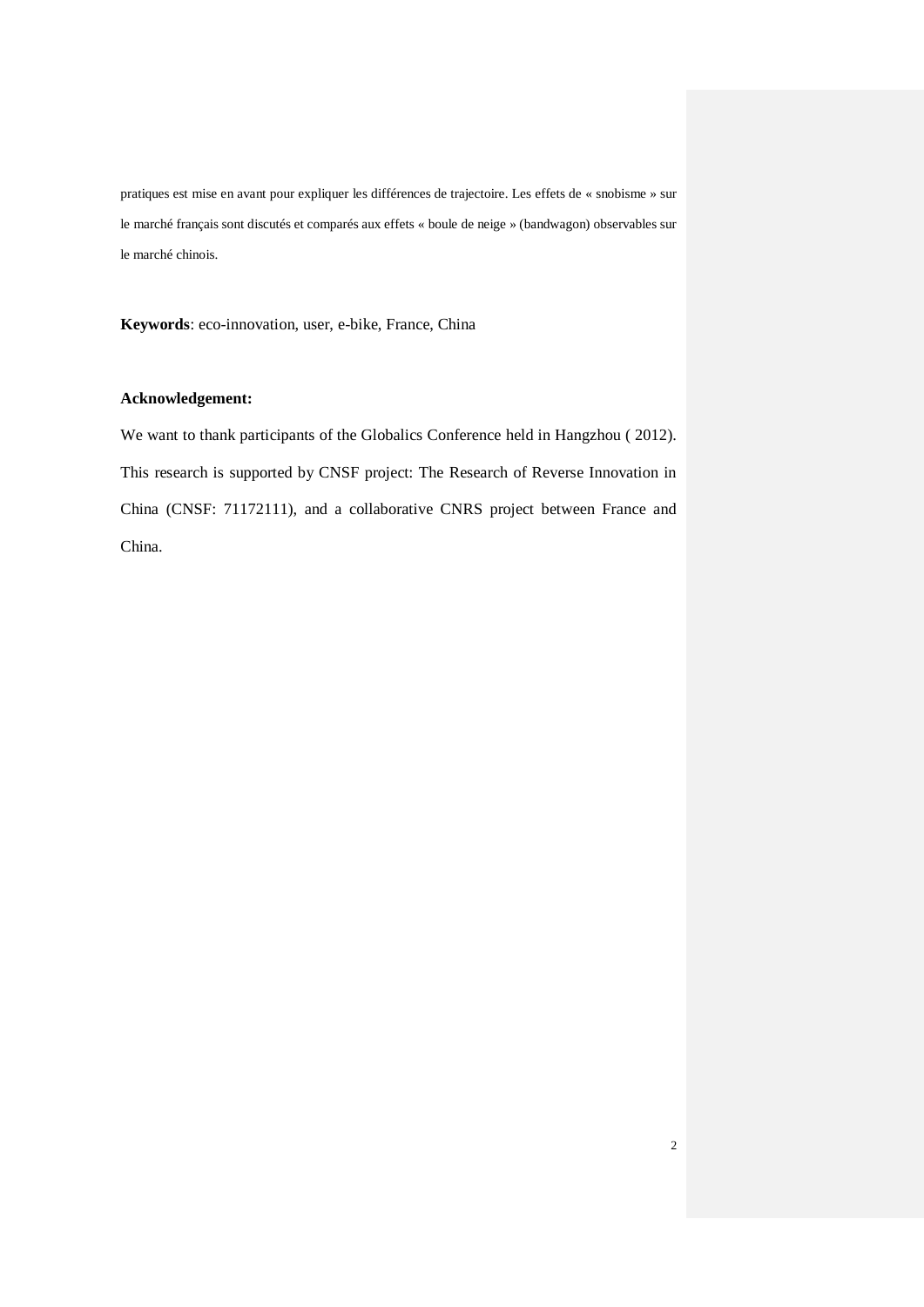## **INTRODUCTION**

How can we spur eco-innovation in order to improve its adoption and diffusion? Underlying this question, is the continual balance that policy makers try to achieve between promoting eco-innovations and supporting the companies that are part of this process, and satisfying users. Policy makers, eco-innovation firms and users are the key actors in the dynamic described in [Rennings, K. , 2000], and the main problem is predicting *ex ante* elements in the national system of innovation (NSI) that coevolve and may be mutually reinforcing [Foxon, T. 2011]. For instance, in the field of transportation, the visions of China and Western countries differ in relation to governance of the ecosystem, based on prior institutional contexts (i.e. transportation behavior history, user practices, biking behavior, attitudes to energy use, individual values and leisure activities, market size, etc.). Beyond historical differences in institutional contexts, a main driver of eco-innovation is the potential increasing returns of adoption that accompany increased demand [Arthur, B. 1989]. However, the diffusion of eco-innovation is not driven automatically, and users play an important role. We argue that the role of the user in eco-innovation has been underinvestigated despite its significance. We are interested in the role of users in ecoinnovation in different countries, and the institutions and others mechanisms that shape users' practices.

We apply user innovation theories, and apply the case of diffusion of e-bikes in China and France to observe and compare the role of user practices in eco-innovation in these two countries [Von Hippel, E. 1986, 2005; Witt, U.2001; Maréchal K. and Lazaric N., 2010]. Both countries consume in different ways, engage in different leisure activities, have distinct environmental values, and different transportation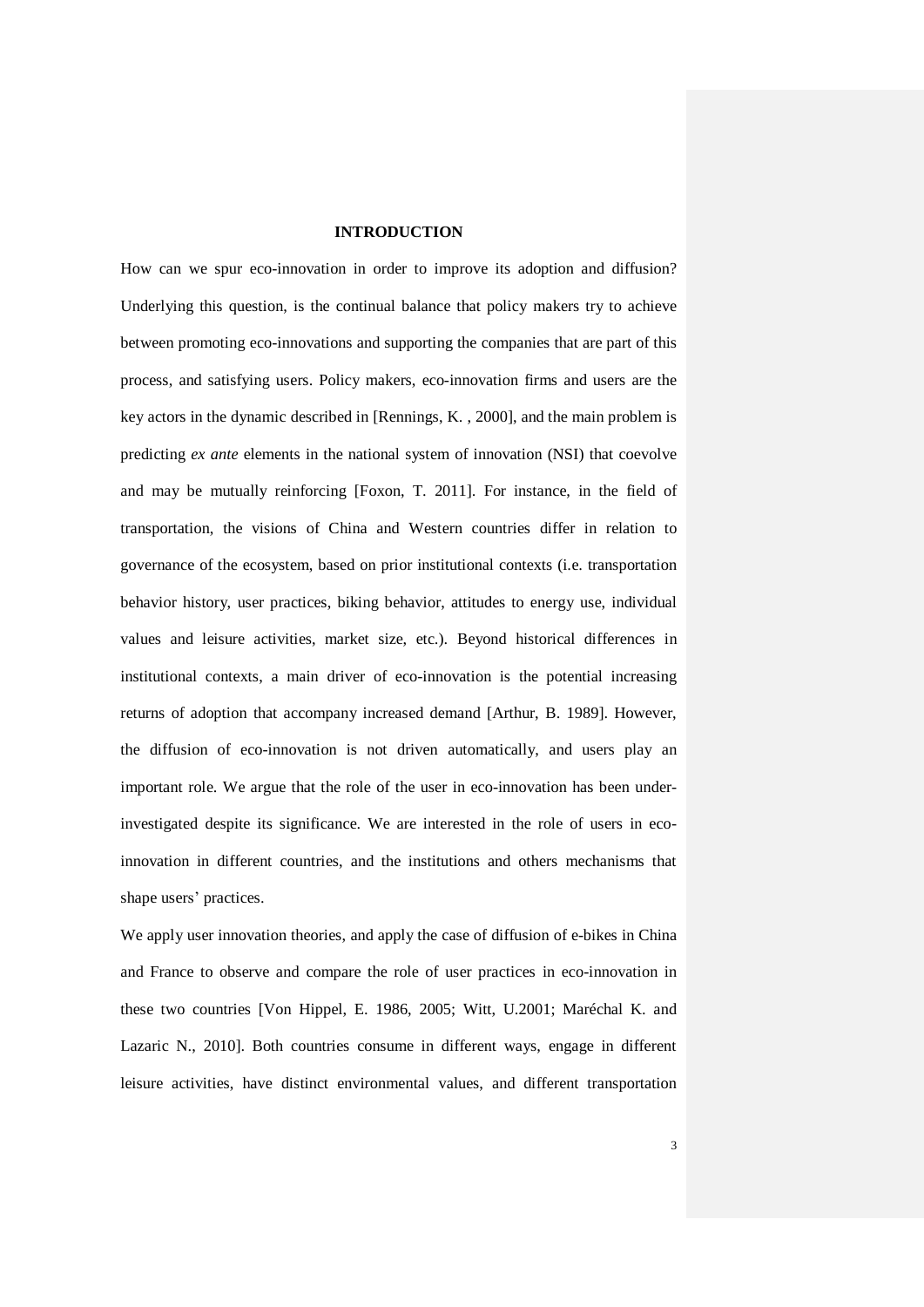histories. The consumption of goods was discussed by Leibenstein [ Leibenstein, H., 1950] who outlined potential "snob effects" that may confine some goods and services to being luxury products, and "bandwagons effects" that cause demand to rise with increasing consumption of a product. As consumption increases, even initially reluctant followers will begin to espouse new behaviors and new forms of consumption thereby enforcing some kind of in-group cohesion, mirroring the psychological theory of normative conformity [Leibenstein, H. 1950; Rogers, E. 1962; Kahle and Kim, 2006].

The case of the development of e-bikes provides a good example of this dynamic; electromobility shows a distinct development path which is linked to transportation, the presence of infrastructures, an also values and practices related to biking. Comparing France and China could be informative for the governance of ecoinnovation. Despite some clear divergences between these two countries mainly related to market size, both nations adopt some common means to push technologies, and in both the role of policy makers and important public-private partnerships to promote technologies and uses are crucial [Altenburg T. et al., 2012].

The paper is organized in five sections. Section 2 provides a framework for the research on eco-innovation based on a review of the literature. Section 3 describes the historical context promoting eco-innovation and presents the research method used to observe the development of two business strategies related to e-bikes, shaped by users and institutions. The role of users is analyzed in Section 4 and Section 5 discusses some implications of this research.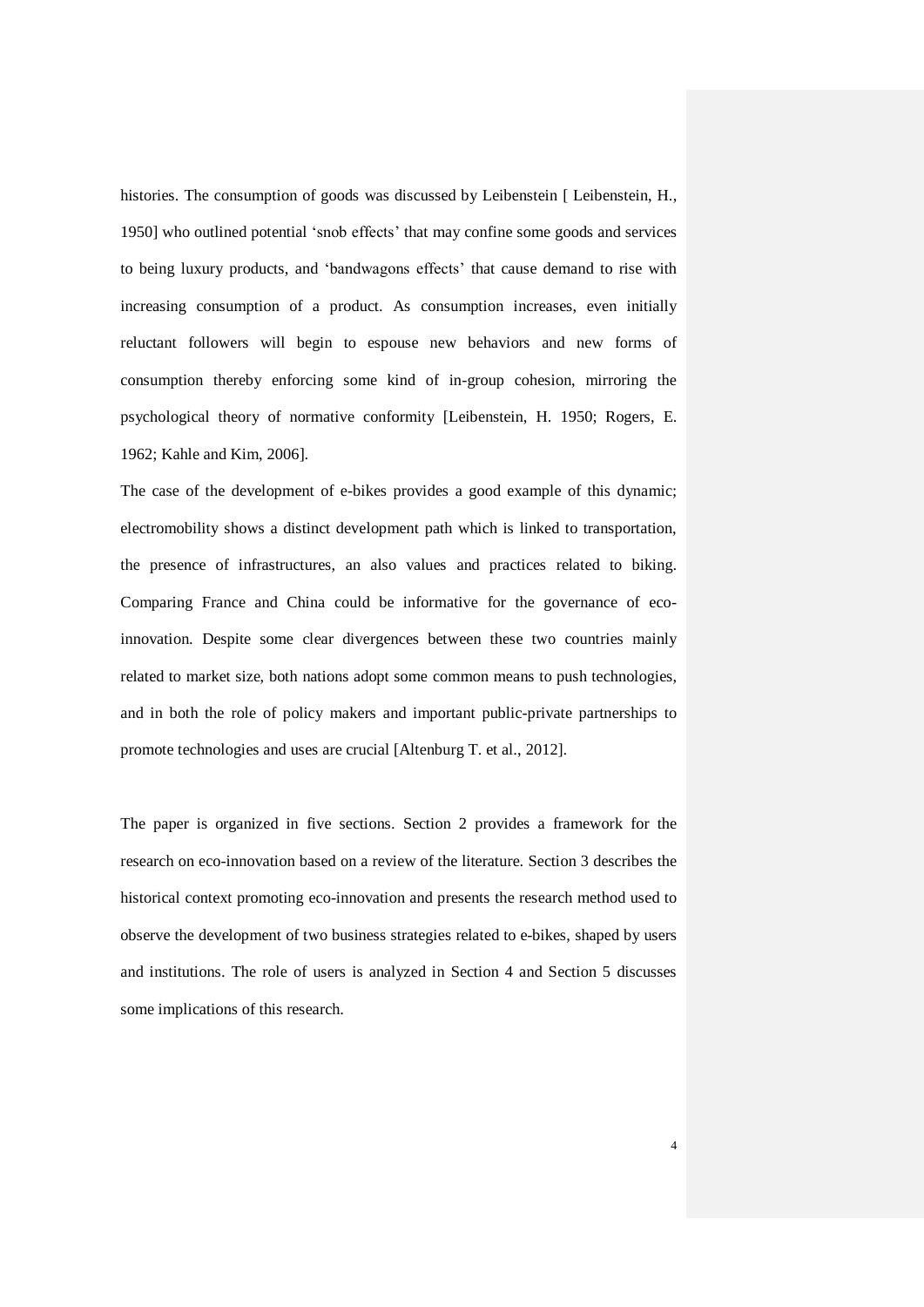# **SECTION 2. RESEARCH FRAMEWORK FOR OBSERVING ECO-INNOVATION**

#### **2.1. Three Pillars of Eco Innovations**

Rennings's insights might suggest that eco-innovation is similar to classical innovations in that they *"can be developed by firms or non-profit organizations, they can be traded on markets or not, their nature can be technological, organizational, social or institutional"* [Rennings, K. 2000: p.322]. From this perspective, ecoinnovation should not be viewed as isolated but as the product of social innovation and institutional innovation because *"effective environmental policy requires understanding not only technological but also lifestyle dynamics'"* [Duchin, 1999 cited in Rennings K., 2000: p.323]. Thus in the context of sustainable development, eco-innovation should not be reduced to a solely Schumpeterian dynamic in which technological factors are prominent, but should integrate demand – such as lifestyles, values, preferences – and the way it is mediated *via* social institutions. In this context, the path to adoption of eco-innovation, and its wide diffusion may be more complicated compared to "other kinds of innovation" because *"eco-innovations are, in contrast to such technologies as microelectronics and telecommunications, normally not self-enforcing. Because factors of technology push and market pull alone do not seem to be strong enough, eco-innovations need specific regulatory support."* [Rennings, 2000: p. 326].

Eco-innovators must also be aware of regulation and grasp potential opportunities enabled by the introduction of new rules. Eco-innovation has three main dimensions, technological, market, and regulatory, which coevolve and promote its diffusion. The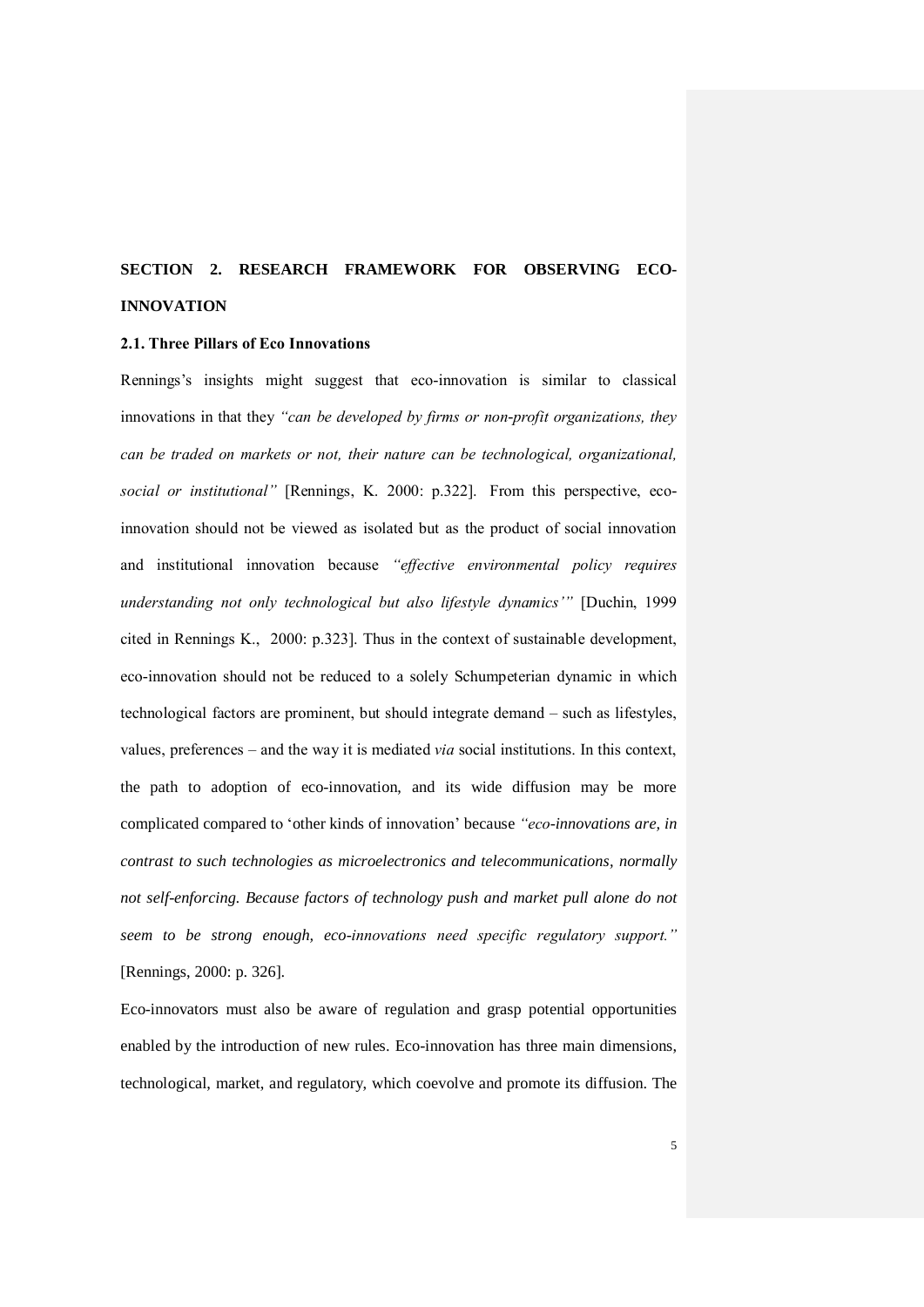technological and demand components of eco-innovation are important but not always sufficient; for example a large contribution to emissions reduction was triggered by environmental regulations that affected the decisions of households and their practices [Jorgenson et al., 2009; Popp, 2001 and Bergh et al., 2011].

These considerations led to the definition of an eco-innovation in the context of the European Project MEI (Measuring Eco-Innovation): "*The production assimilation or exploitation of a product, production process, service or management or business methods that is novel to the organization ( developing or adopting it) and which results, throughout its life cycle , in a reduction of environmental risk pollution another negative impacts of resources use (including energy use) compared to relevant alternatives*" [Kemp K. and Pearson, P., 2008: p.7]. This definition embraces all those innovations that enable a firm to reduce its negative environmental impact through products, services or methods. Given the numerous environmental criteria, it is difficult to assess the global environmental impact, and because of potential rebound effects, use of an eco-innovation may not lead to an absolute reduction in environmental harm. Thus, eco-innovations cannot be considered in relation to their absolute environmental impact, but must be considered more broadly in terms of their relative impact compared to alternative technologies.

#### **2.2. Scrutinizing the Role of Demand and Lead Users**

Economic analysis of eco-innovation is based mainly on evolutionary theory, especially the bounded rationality of agents, system failures such as lock-in and unpredictability, and network interactions among agents [Bergh et al., 2011]. We draw also on sociological theories of consumption, and classical views of demand such as the insights developed by Leibenstein [1950], to enable a richer understanding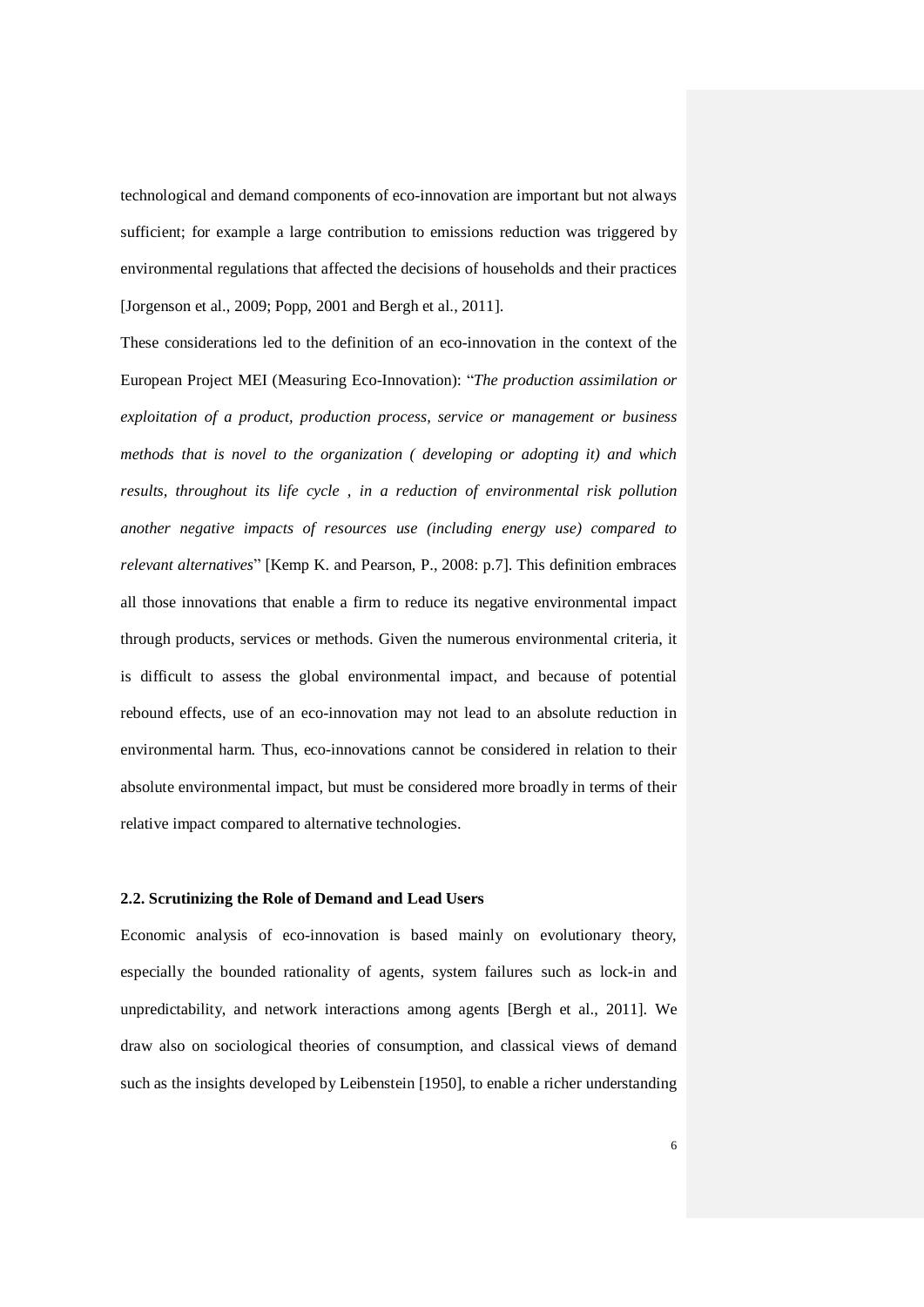of the development of eco-innovation and its diffusion. Eco-innovation should not be confined to niche markets and use. In order to increase adoption, social mechanisms are critical, notably to the presence of a critical mass of specific users to increase this process.

The sociologic literature on demand emphasizes the role of social norms and status seeking behaviors. The literature on status-seeking consumption originated with Veblen"s [1994, 1899] work on "conspicuous consumption" and Duesenberry"s [1949] "relative income hypothesis". In contrast to the individual maximization of utility according to exogenous preferences, as posited by the neoclassical approach, Veblen developed an evolutionary framework where preferences are generated and shaped in interaction with the social structure. According to Veblen"s theories, individuals emulate the consumption patterns of other individuals at higher levels in the social hierarchy [Trigg, 2001]. Social norms appear, or what Veblen called conspicuous consumption, are important for explaining how consumption is used to gain and signal social status. More recently, the importance of social norms for environmentally responsible behaviors has been documented, and social context and personal norms appear to be relevant for transport issues [Bamberg et al., 2007].

Veblen"s insights have been applied in economics to demonstrate inertia in demand and consumption [Duesenberry, 1949] and the existence of externalities and the bandwagon effect described by Leibenstein [1950]. Increasing returns from adoption are necessary for the development of these externalities. As has been shown in the case of innovation, the scale of adoption is determined largely by the success of a novelty, while positive externalities are generated as soon as the newness extends beyond a restricted community of users [Arthur, B. 1988; Maréchal K. and Lazaric,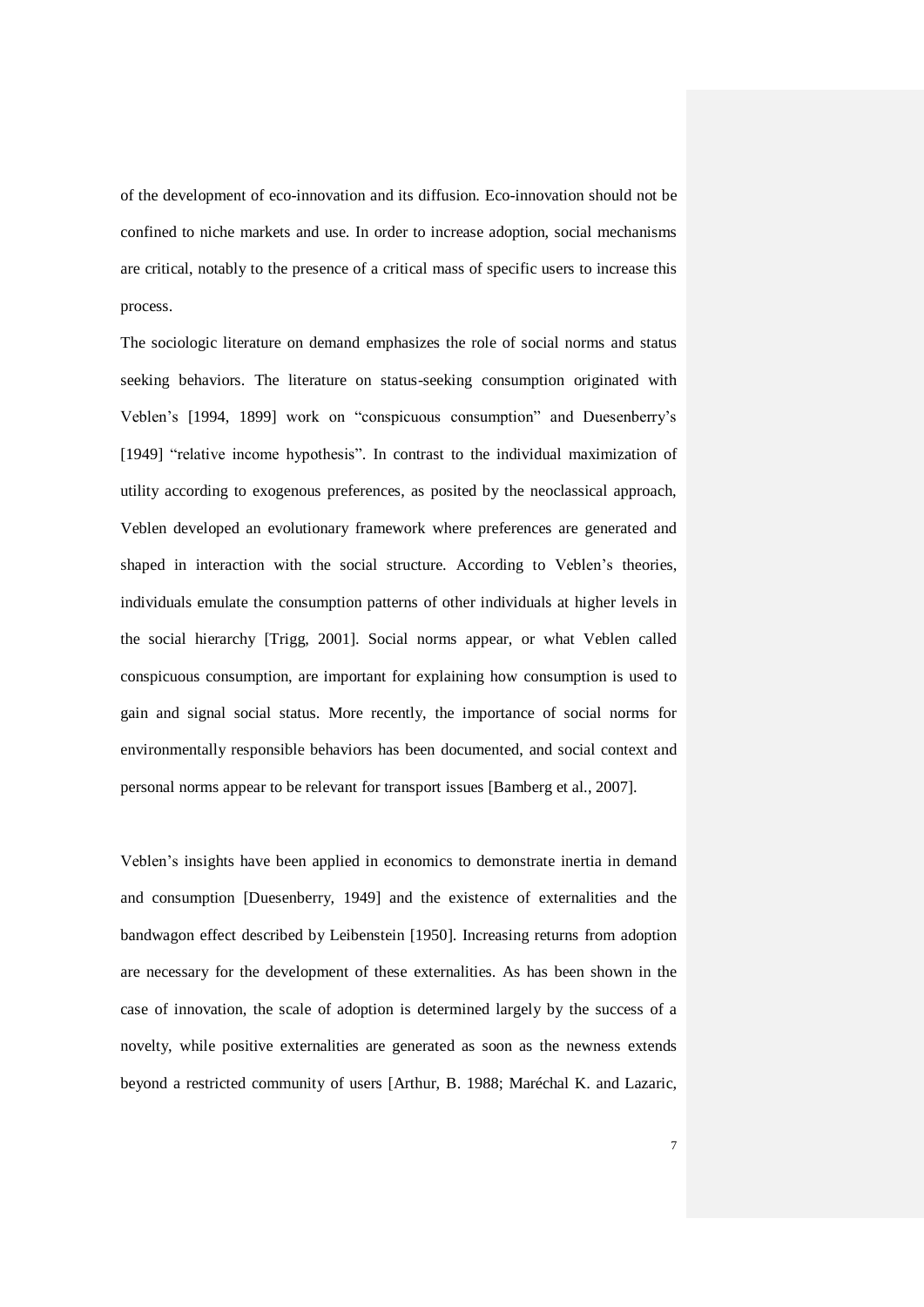N. 2010]. Network externalities are generated by increasing returns from information (Katz and Shapiro, 1985): being surrounded by people who have adopted new behaviors and new practices reinforces the willingness to adopt similar behaviors, through a contagion effect. From a different standpoint but producing rather similar outcomes, network externalities have been discussed in sociology [e.g. Campbell, 1997 and Bourdieu, 1984] to explain importance of "the social mirror" [see also Trigg, 2001]. Also, Witt [2001] suggests that consumers acquire new behavioral repertoires either by individual trial-and-error learning, or by communicating with and imitating others (social learning process). The latter is very important for ecoinnovation which is characterized by uncertainty compared to "normal innovation". Consequently, the dynamic of imitation and adoption is extremely dependent on the "early adopters" who may trigger a larger dynamic depending on their positions in the social structure [Wörsdorfer and Kaus, 2011]. Early adopters are those consumers who play the role of opinion leaders and contribute to the dissemination of information concerning the new product. They have the potential to mobilize other groups of buyers who may react by delaying adoption or "jump onto the bandwagon" and become part of an "emergent majority" [Wörsdorfer and Kaus, 2011]. Early adopters play a critical role by enrolling "laggards" who are more skeptical and more reluctant to adopt novelty because of its unfamiliarity compared to their current consumption. Early adopters in Rogers"s (DATE) terminology or "lead users" according to von Hippel [1986, 2005], are decisive for diffusing information and enhancing imitation. Von Hippel describes them as highly motivated adopters with significant intrinsic motivation, able to decrease the level of doubt inherent in novelty. Indeed, under-used innovation requires lead users to reduce risk aversion and diffuse information on the characteristics of the good or service. However, as specific actors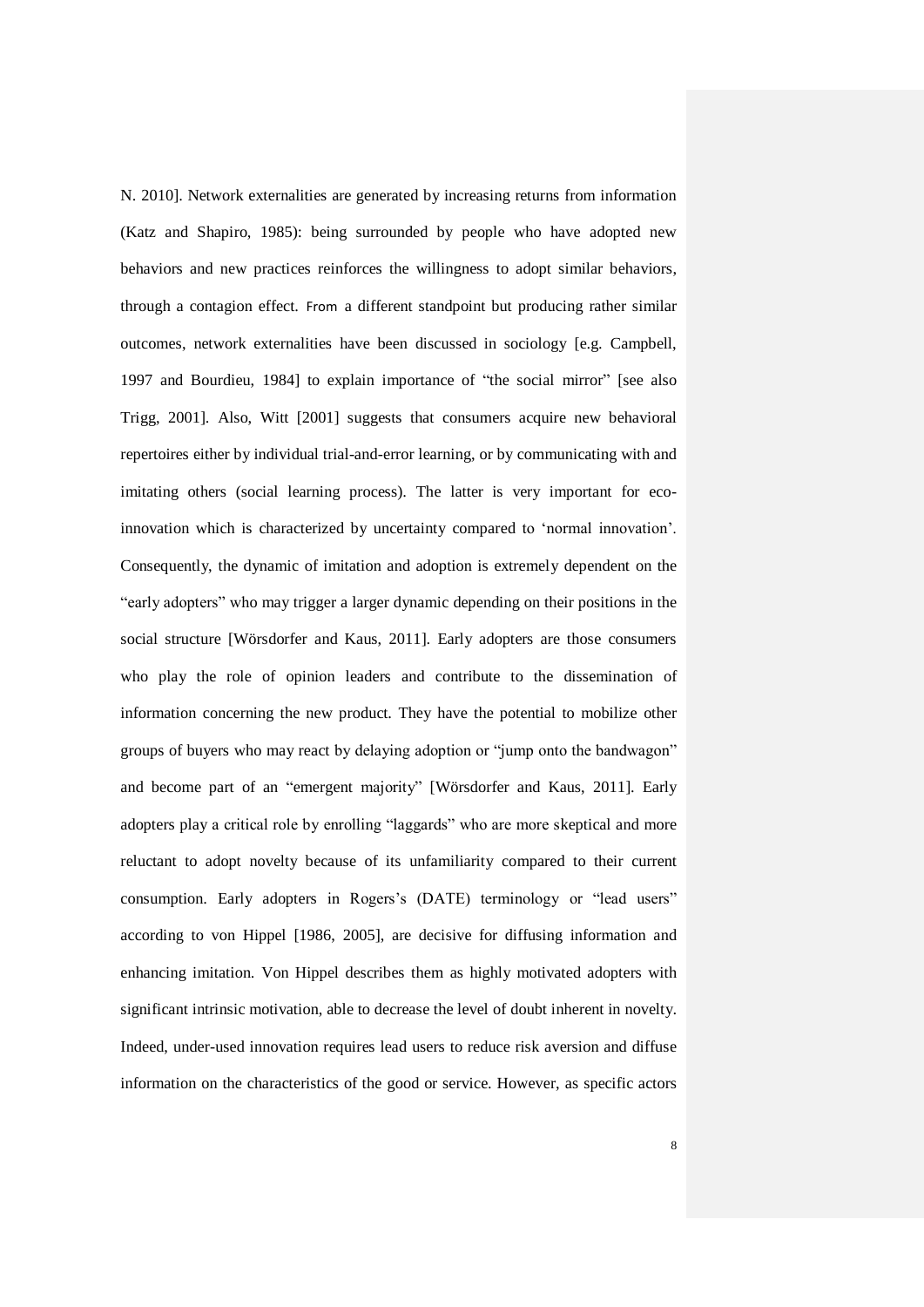who have vested interests, their enrolment is not neutral. Indeed, "lead users" are far in advance of the general market and they expect direct personal benefit from the innovation are positioned to benefit significantly by obtaining a solution to those needs" [von Hippel, E. 1986: p. 796]. Consequently they can orient technical solutions according to their specific and personal needs which may be in harmony with or detrimental to consumers' requirements. For instance, leads users in France and China may support different visions of the product and may push their design towards some technological trajectories that are decisive for design, perception, etc. For this reason, in the context of biking, [von Hippel, E. 2005: p. 957] notes that: "*users developing innovations reported that they gained a high personal benefit from using their innovations in their own mountain biking activities*". If lead users anticipate large benefits from a solution that fits their specific and local needs, producers may be trapped by these needs into supplying niches thus impeding the wider diffusion of eco-innovation. In short, lead users are decisive actors that can constrain the development of the product according their own vision of ecoinnovation. Thus they may create potential snob effects rather than the bandwagons effects needed for broader diffusion.

#### **2.3. Users, institutions and beyond**

User practices appear to be critical for eco-innovation especially in the emerging market phase when an understanding of users' needs is required to shape the future product or service. Users are rarely isolated; their needs are intertwined within institutions, business strategies, technologies, and ecosystems. These factors coevolve to produce a model for eco-innovation, defining its boundaries and content. For instance, regulation such as the maximum speed authorized for e-bikes (between 20km/h and 26km/h) may have a critical impact on business strategies and the path of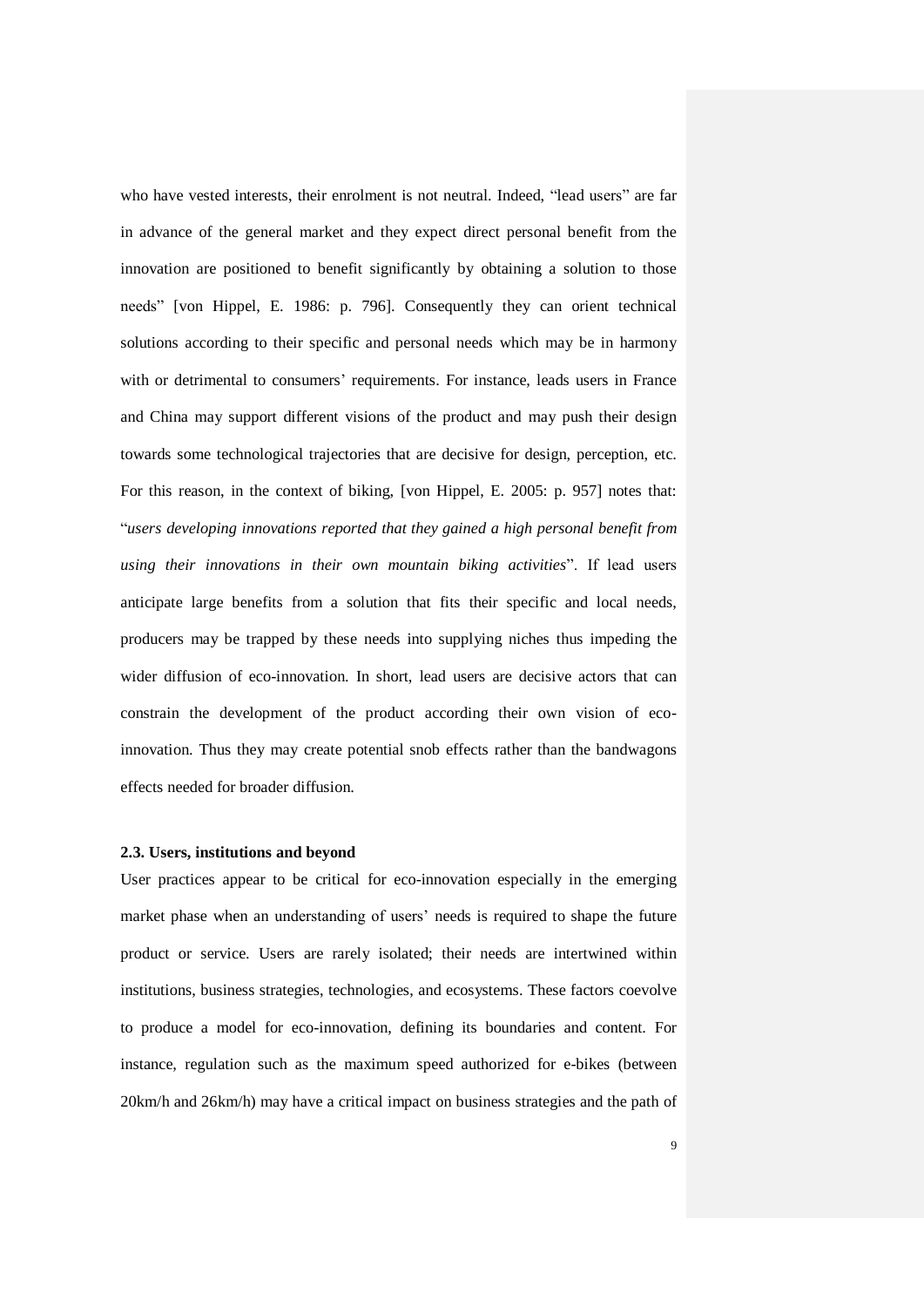this eco-innovation because users in China could switch to another option such as scooters or some other two wheeled vehicle. Institutions can both constrain and enable human interactions. Nelson [Nelson R.R., 2005] defines institutions as "social technologies", i.e. ways of structuring and organizing human interactions. In this perspective, institutions express socially acceptable ways of acting, and enable behavior by providing social contexts for acting which do not need to be continuously negotiated. Foxon [2011] argues-after Beinhocker [2006]- that "*the coevolution of physical technologies, social technologies and business plans has driven the creation of wealth in Western industrialized countries, crucially through the development of property-right based market economies which encourage the innovation of physical and social technologies for more efficiently and effectively meeting (and creating) consumer demands* " [Foxon, T. 2011, p. 2261].

Coevolution is defined by Murmann [Murmann, J.P. 2003: p.22] as a process of causal and cumulative influence that has an impact on the final system, i.e." *two evolving populations coevolve if and only if they both have a significant causal impact on each other's ability to persist*". This societal embedding is reflected in the capacity of the institutional framework to influence user practices relating to the use of the new technology but also, more generally, the ability of each NSI to define key technological trajectories that have an impact on business strategies. E-bike products and services are linked to position of e- mobility in the NSI which delineates the interactions between vehicles and energy systems, and the interface between the production of innovative electric vehicles and urban mobility planning [Altenburg T. et al., 2012]. The coevolution of these various systems is summarized in Figure 1.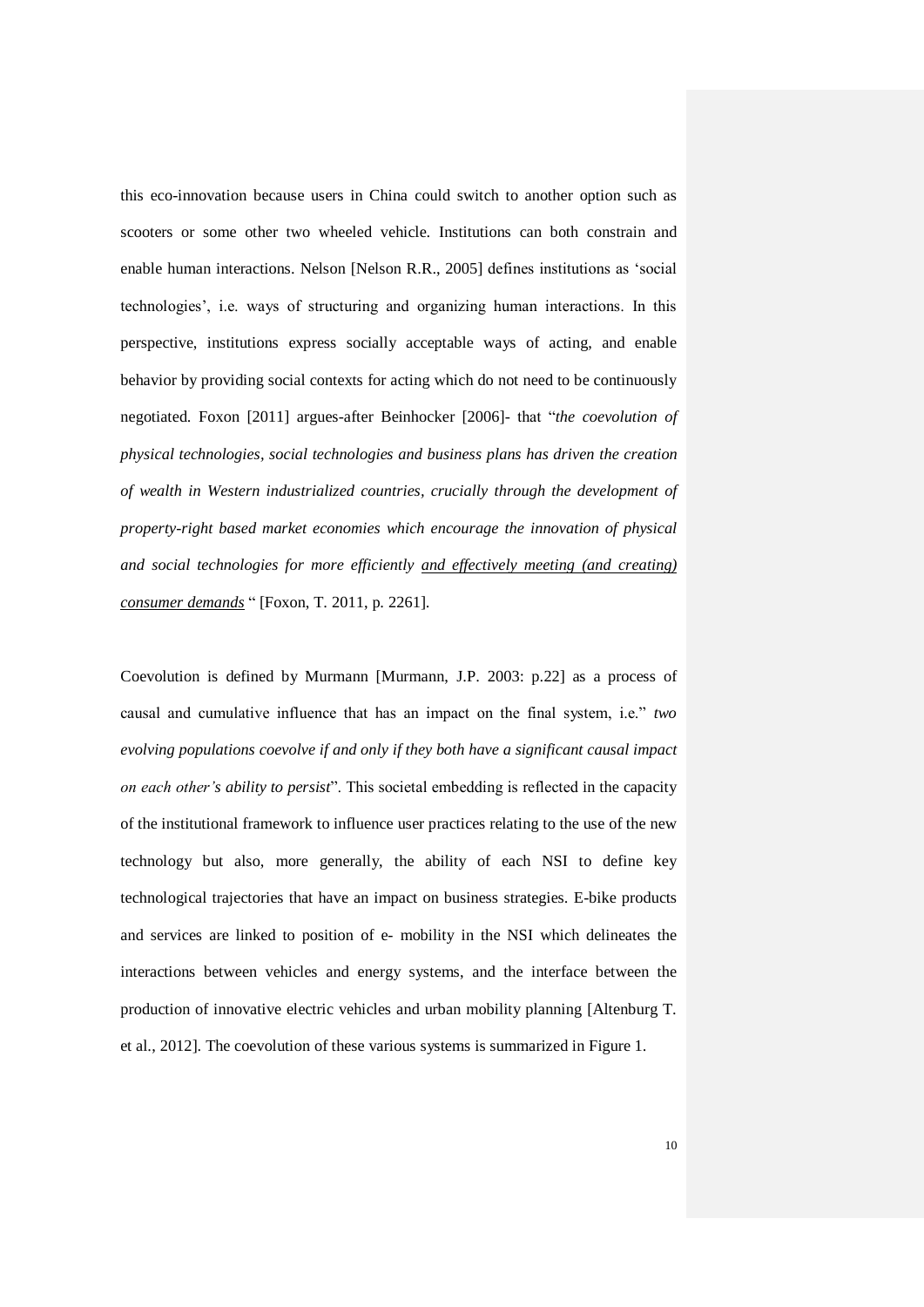



In this perspective, France and China have some similarities related to spurring increasing returns from adoption of e-vehicles; both have created large public-private partnerships to promote their e-mobility innovation policies: "*the distinctive feature of the French strategy for electric vehicles is the key role of the state and national programmes. The orientations and selected players are defined by administration"* [OECD, 2011, p.208]. China"s strategy related to e-vehicles seems to be in the direction of developing indigenous technology. However both countries have in common long term government involvement to promote battery technology and lower battery costs in order to achieve mass production and lower overall costs. China has a much larger market than France which has shaped its user practices and technologies. Indeed "*China has the largest market for e-bikes in the world. This market is supplied by Chinese firms based on mainly indigenous technology. It also accustomed Chinese*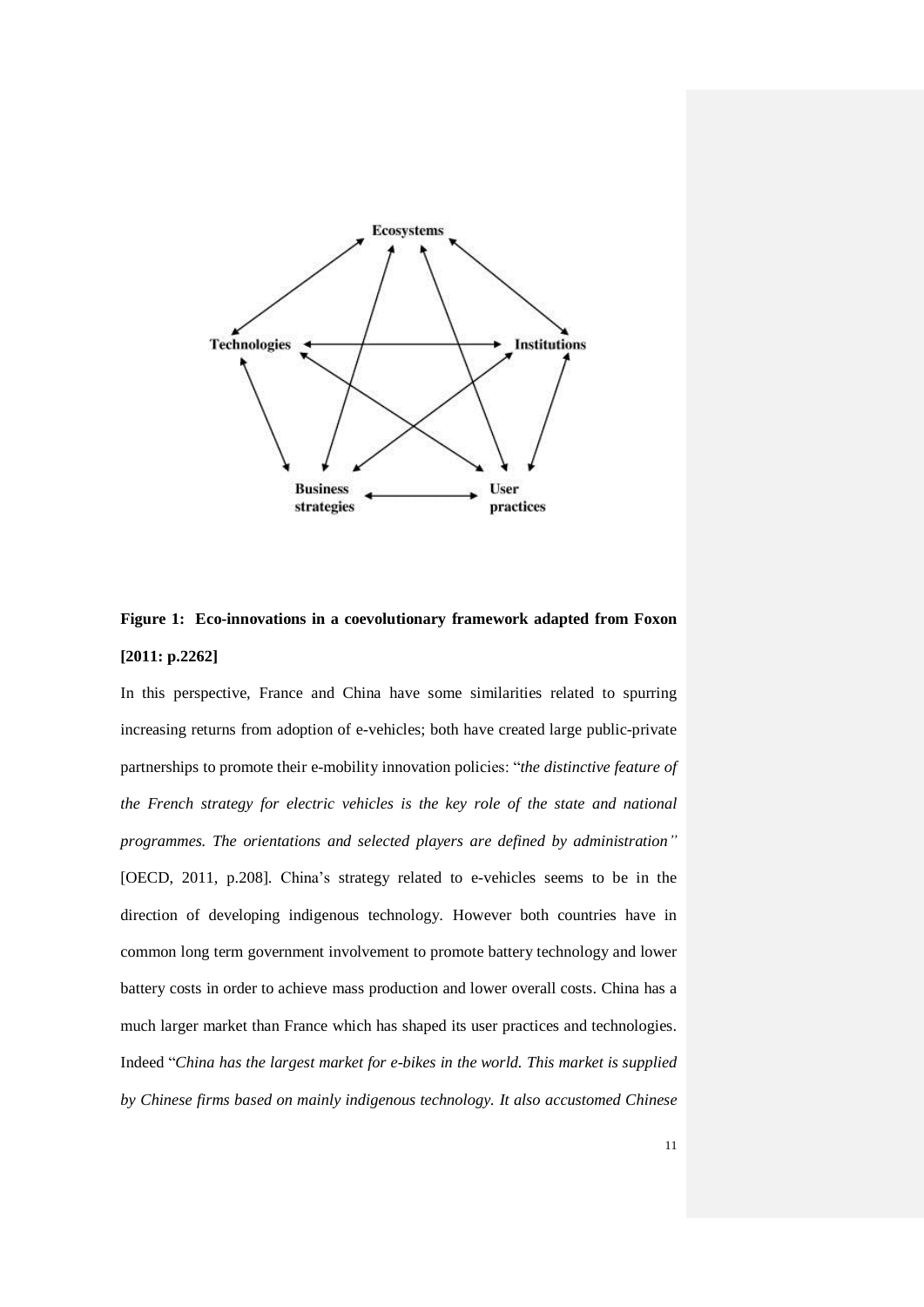*consumers of the idea of e-mobility*" [Altenburg T. et al., 2012, p. 11]. We study this divergence at the macro level to observe how institutions shape business strategies and user practices, and at the meso level to show how two firms, in France and China, coevolved according to various causal influences.

# **SECTION 3. USERS PRACTICES AND INSTITUTIONS AS SEEDS FOR**

# **ECO-INNOVATIONS**

## **3.1. E-bike market in China and France**

The institutional contexts for the development if e-bikes in China and France are completely different. Perception and use of e-bikes rely on historical attitudes to bicycling. China is the largest producer and the largest consumer of bicycles in the world. But the adoption of bicycles has followed different development trajectories. The rapid growth in use of bicycles occurred during the Maoist period, and increased with improvements in living conditions. This growth was disrupted during the 1990s when use of automobiles increased [Allaire, G., 2007] In the 2000s, the increased automobile traffic in big cities, and congestions problems, have promoted renewed interest in bicycles and opened opportunities for e-bikes in various provinces and cities. In 1998, 40,000 e-bikes were sold in China, this rose to 10 million in 2005 with the number of users calculated as 22 million (with 1 million in Shanghai alone). In 2011, the size of the e-bike market in China was predicted to be 23 million compared to Europe at 1.35million [Presto report, 2010].

During the 1990s, e-bikes were promoted as a clean and cheap mode of transportation by China"s local governments in a bid to reduce congestion in its urban areas. The price of e-bikes is much lower and more affordable than the price of a car, and the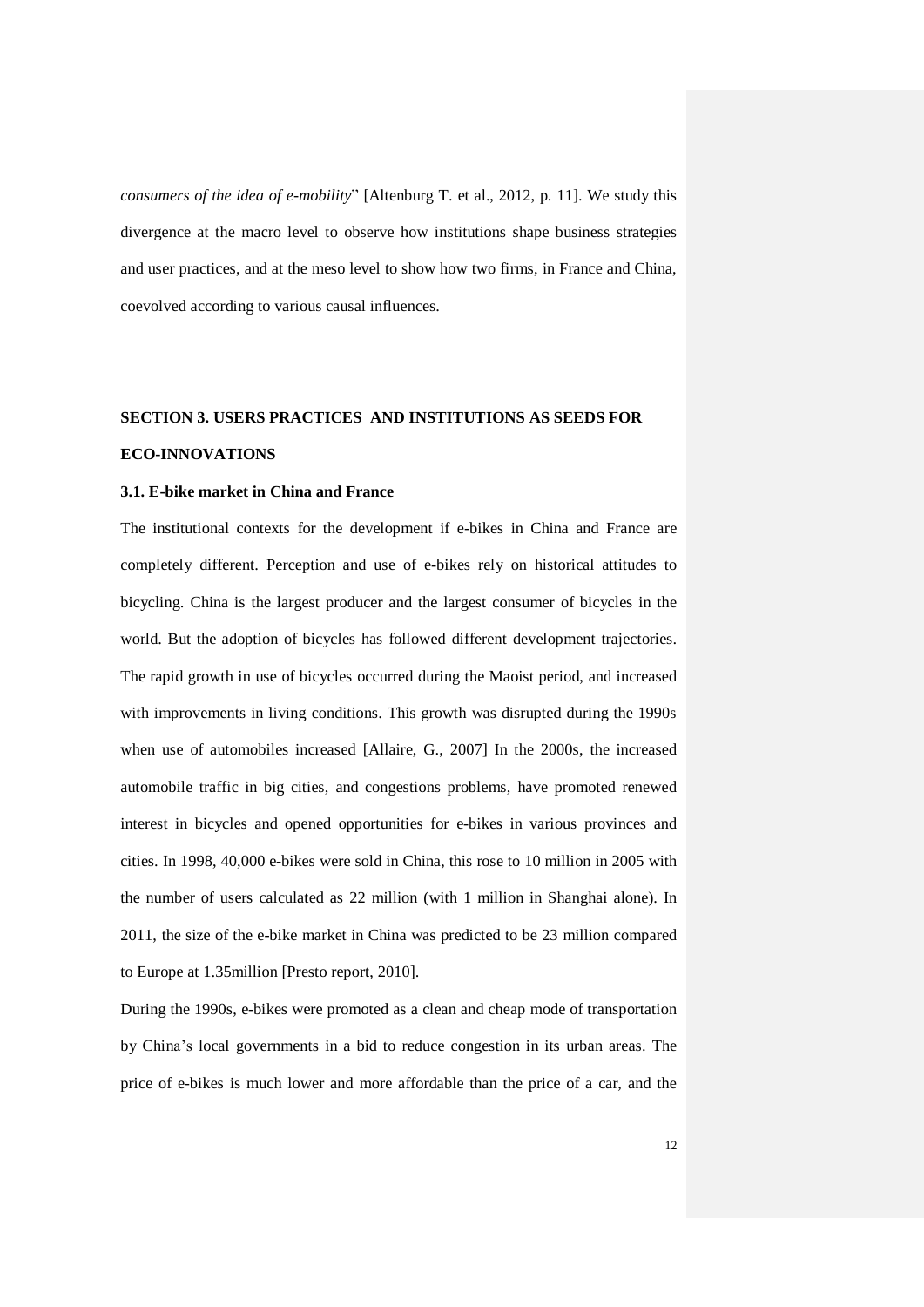speed that can be achieved by an e-bike is much faster than that of an ordinary bicycle. Thus e-bikes were welcomed by rural-urban immigrants and citizens and gained an increasing share of two-wheeled transportation in China. In some cities, such as Chengdu and Suzhou, e-bikes have even exceeded the share of traditional bicycles [Weinert et al, 2007]. The national standard for e-bikes was enforced in 1999. Approved in 2004, the Road Transportation Safety Law describes e-bikes as nonmotorized vehicle, giving their riders the same rights as bicyclists [Weinert et al, 2007]. However, in practice this law is applied differently according to the regulations applying to individual cities, and the willingness to promote (or not) this type of transport. Beijing"s local government does not support this eco-innovation while Shanghai and Chengdu are pro-e-bikes.

E-bikes call into two categories: scooter style electric bikes and bicycles style electric bikes. The latter use smaller batteries and have lower powered motors, can achieve speeds of 30km/h on average, and weigh between 40kg and 60kg [Cherry and Cervero, 2007]. Where e-bikes and traditional bikes use the same cycle lanes, safety is an important issues for e-bike growth. They are much faster but make no sound. In China, many e-bikes and e-scooters can achieve top speeds of around 50km/h and can carry heavy loads. This has led many to associate the e-bike with accidents, crime (theft of both bikes and batteries), and even congestion. Some local regulations prohibit e-bikes or regulate their specification in their cities; e.g. Beijing in 2002, Fuzhou, Shenzhen, and Guangzhou. The recycling of batteries is also a barrier to the development of e-bikes in China. Speed is a focus of new Chinese regulation<sup>1</sup> on ebike currently being discussed.

 $\overline{a}$ 

 $1$ <sup>1</sup> The regulation was due to be published in 2010 but has been postponed. The key change in this regulation is to limit e-bikes to a maximum speed of 20km/h and maximum weight of 40kg. E-bikes exceeding these limits will be reclassified as e-motorcycles and will require a driving license.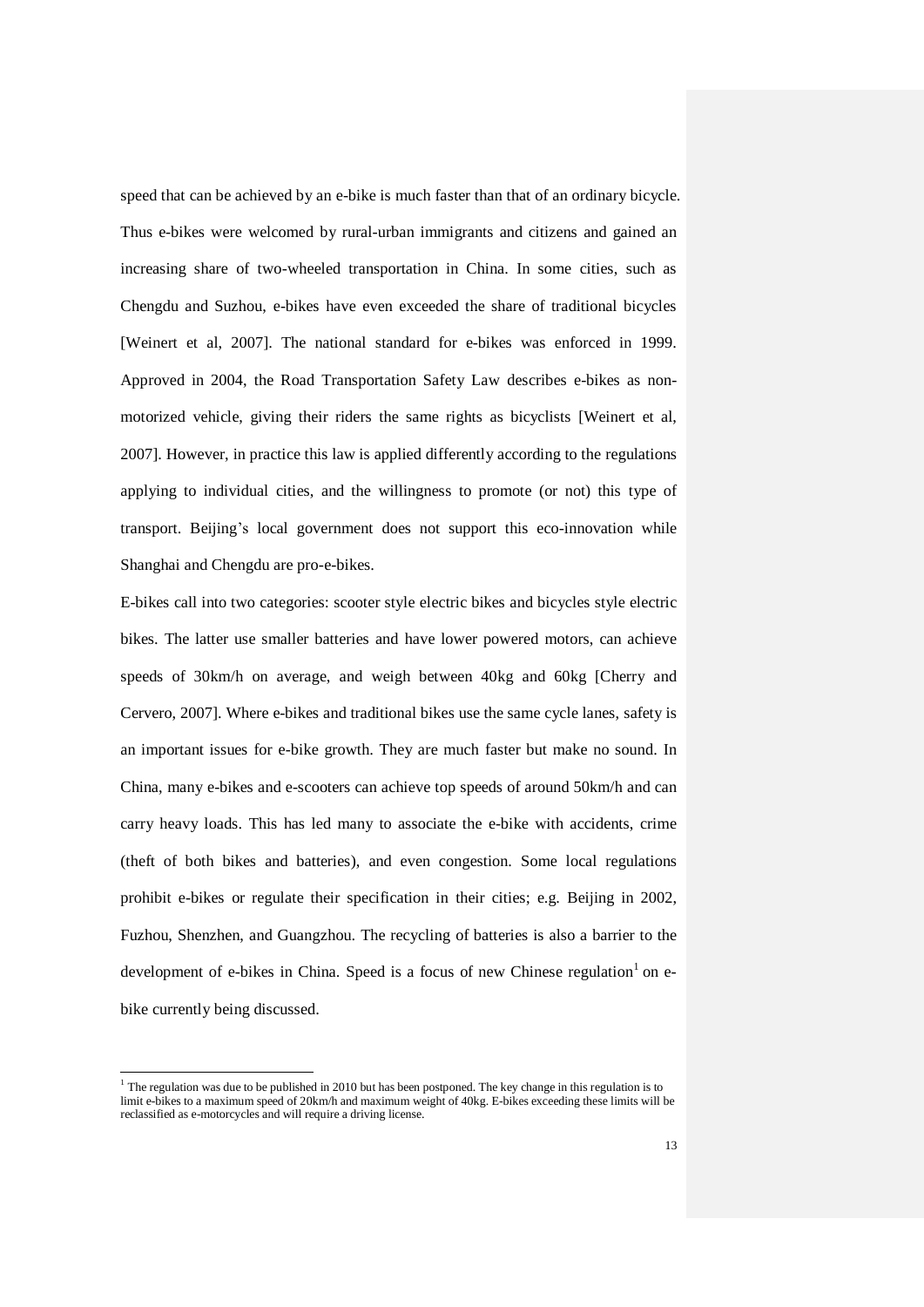In France, the development of e-bikes is in its infancy and the technology is not well diffused. France has limited development of this eco- innovation with only 47,000 ebikes sold in 2012, compared to sales in the Netherlands of 300,000 in the same period [Figaro Le, 2013]. However the rate of growth of this novelty has been significant in France at more than 20% per year since 2005.

Traditional bicycles have been used for leisure activities in France since the Second World War. Bicycles were considered to be exclusive to weekend and sport activities. However, there has been a shift to their use in cities and municipalities have introduced policies to promote the reintroduction of bicycles in city centers. Along with production firms they have been the key actors in the new vision of transport and provision of rental systems such as "*velo bleu'* in Paris and Nice and "*Velos v*" in Lyon [Bouf and Hensher, 2007]. Municipalities have been decisive also in providing bike lanes to protect cyclists (especially important in Paris) and promoting new kinds of bicycles (traditional or e-bikes). "*Velo v*" in Lyon exemplifies this scheme for renting bikes inside cities and promoting new transport services based around cars and bikes. In line with this "green policy", habits and practices are changing and use of e-bikes in cities is receiving more interest. Employers and municipalities are promoting their use e.g. in Sceaux near Paris and in Monaco and the South of France). Experience is confined mostly to small communities of users and lead users. Despite some interest from users, and the incentives provided by some municipalities, take-off of e-bikes is confined to specific uses. Table 1 compares the development of e-bikes in China and France.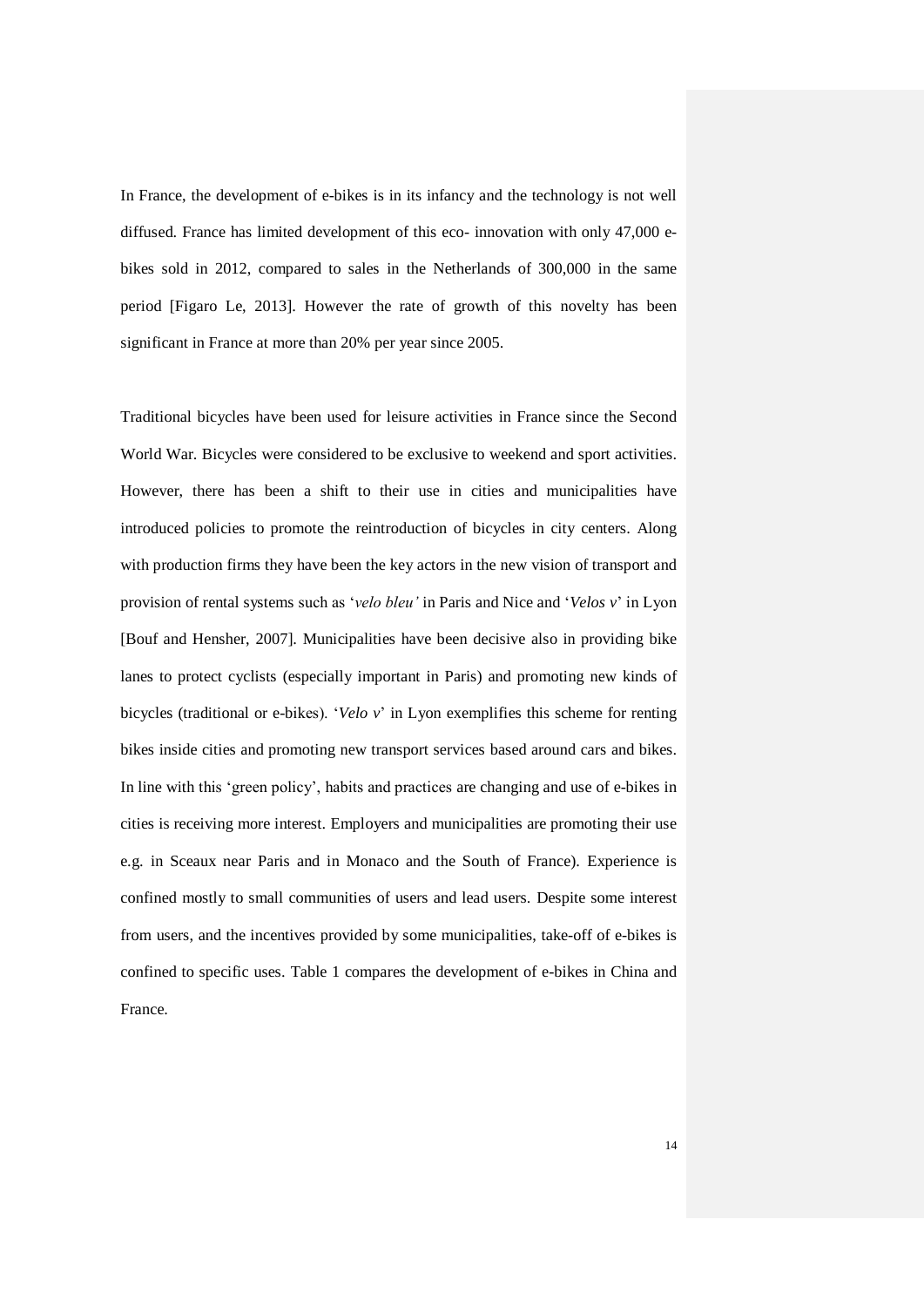## **Table 1 Triggers and Enablers for the Development of E-bikes in China and**

## **France**

| China                             | <b>France</b>                           |
|-----------------------------------|-----------------------------------------|
|                                   |                                         |
| Speed;                            | Enabling the traditional virtue of      |
| Battery for long distance riding; | biking;                                 |
| Competition with cars in some     | Sport and commuting activities;         |
| cities:                           | Transport in large cities;              |
| Heavy goods carrying ability      | Business model for producers            |
|                                   | oscillates between goods and            |
|                                   | services;                               |
|                                   | Sophisticated products and              |
|                                   | technologies                            |
|                                   |                                         |
| Large demand;                     | E-bikers are highly motivated as a      |
| Values and preferences:           | new visions of transports;              |
| safety, speed, cost;              | Small communities of users largely      |
| Battery recharge                  | dependent of municipalities facilities; |
|                                   | Values: sport and transport in cities;  |
|                                   | No dominant design, various ways of     |
|                                   | charging                                |
|                                   |                                         |
| Coexistence between traditional   | No clear regulation except the need     |
| bikes and e-bikes has to be       | of decreasing traffic in large cities   |
| clarified;                        |                                         |
| Ban or not in local cities        |                                         |
|                                   |                                         |
| Long tradition of biking;         | Need to decrease the use of cars in     |
| New regulation if forced, new     | cities may triggers e-bikes;            |
|                                   |                                         |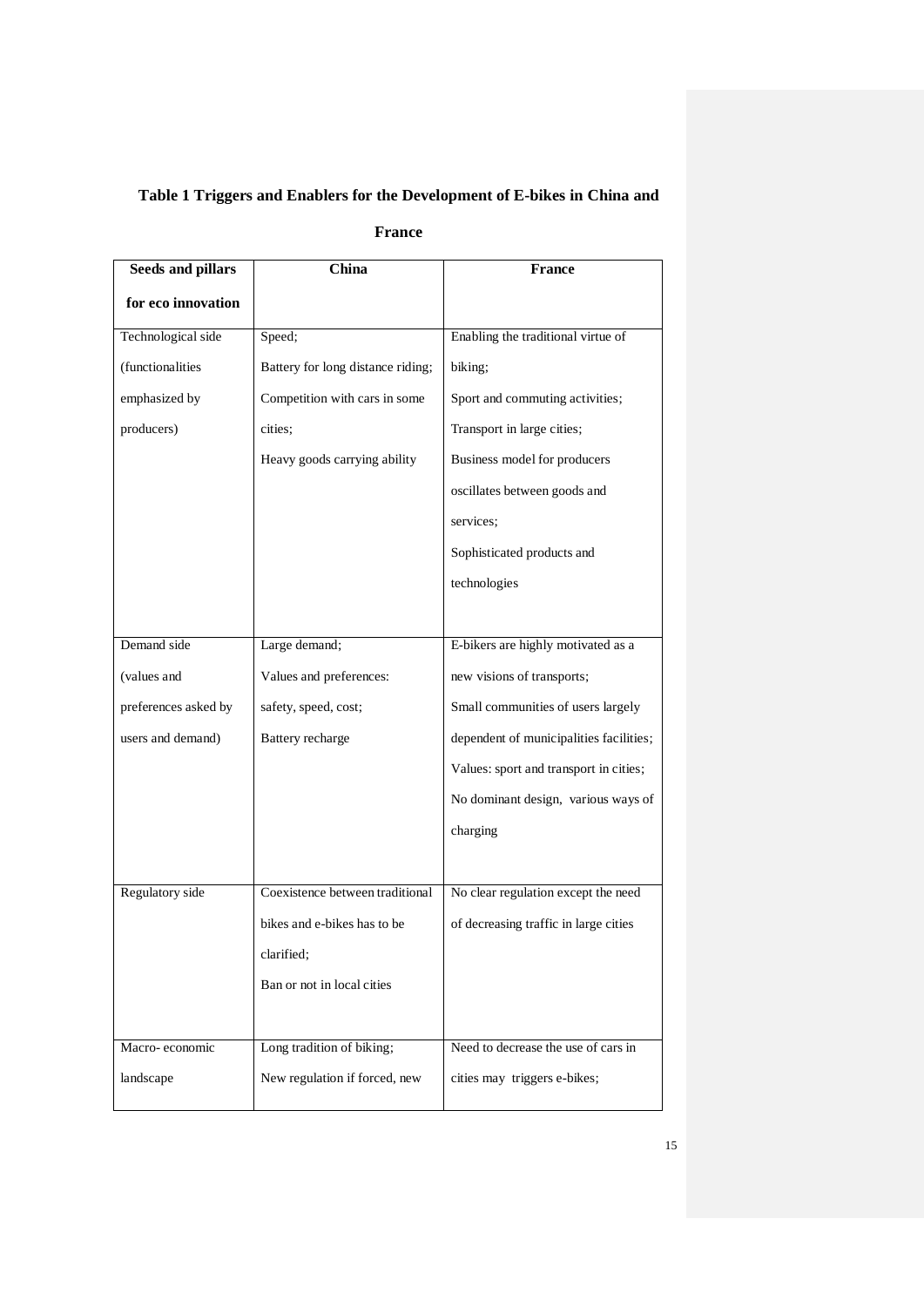| definition of the market; | More infrastructures for biking |
|---------------------------|---------------------------------|
| New regulation on battery |                                 |
|                           |                                 |

**Source**: our research

## **3.2 Research methods**

Case study is considered a suitable methodology for explorative and comparative research [Yin, R. 1984]. Our aim is to conduct an in-depth investigation and comparison of the role of users in the eco-innovation industries in China and France. A case study provides an in-depth understanding of a specific context. The case of ebikes was selected, first, the cases illustrate the business strategies related to ecomobility. Second, e-vehicles and thus e-bikes are embedded in the NSI and promote developments related to batteries and infrastructures. Third, user practices shaped by social technologies are decisive for the industry dynamics. Our cases are two producers of e-bikes, Lvyuan in China and CEP in France, which are used to explain the development of e-bikes in these countries, and contribute to a framework for studying ecological innovations. The data were collected during site visits, from semistructured interviews, and in informal meetings with company managers and CEOs. Secondary information sources include annual reports, press releases, presentations to customers and stakeholders, media material, etc.

# **3.3. Two contrasting paths for e-bikes: co-evolution of users and institutions for shaping e-bike opportunities**

Despite quite divergent trends related to market size and diffusion of e-bikes, France and China share similar policy making to promote coordinated investments at central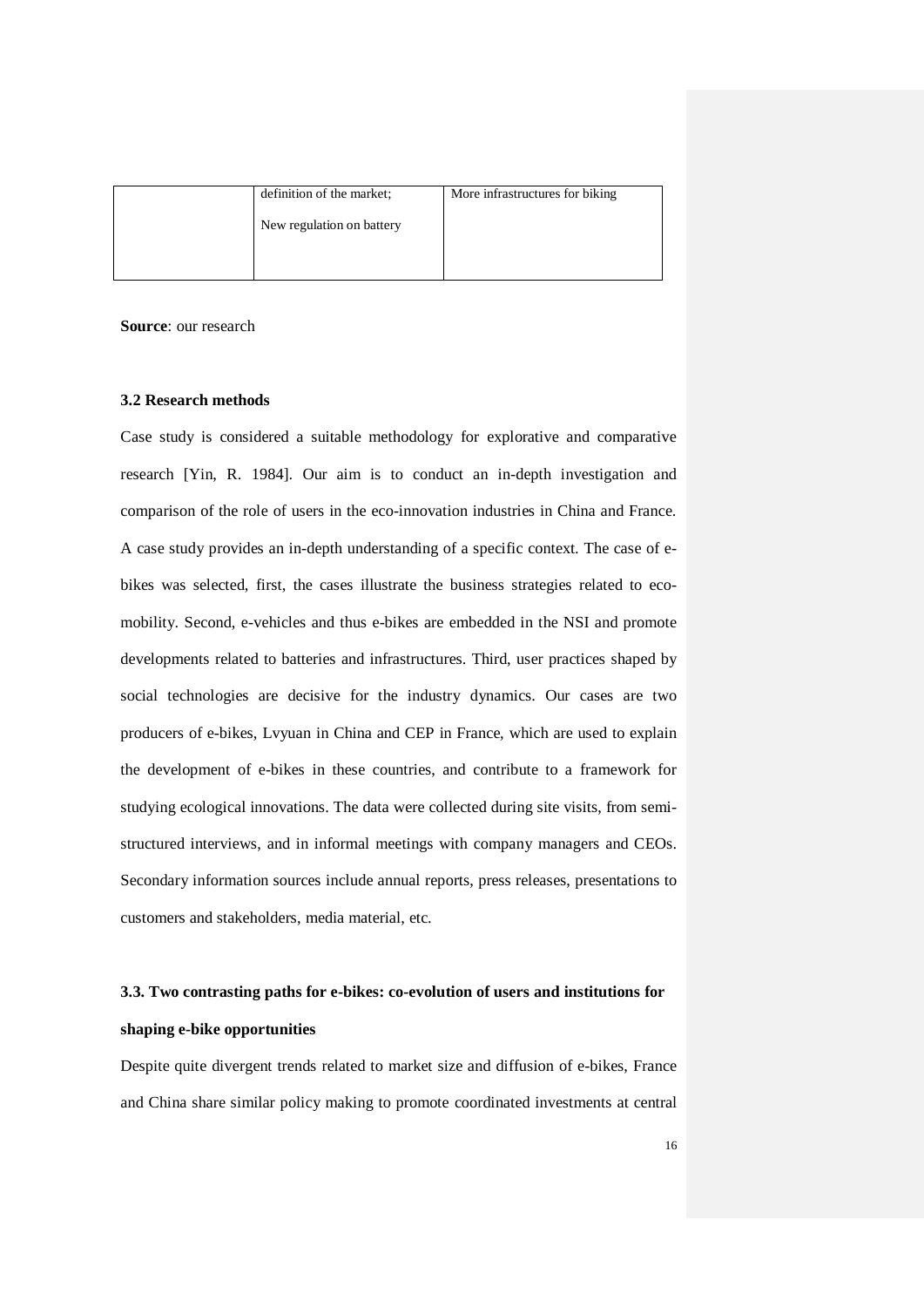and regional levels. State intervention includes subsidies for the diffusion of evehicles and provision of infrastructures [Altenburg T. et al., 2012]. China has clear economies of scale advantage and benefits from complementarities between evehicles and e-bikes. In France, the complementarity between e-vehicles and e-bikes is less significant with the result that policy is promoting e-bikes at the regional level but is not being accompanied by local infrastructure initiatives.

### **Lvyuan**

Lvyuan (meaning "green energy" in Chinese) is one of the oldest and strongest competitors in the Chinese e-bike market. In 1996, Mr. Jie NI recognized e-bikes could be a potentially profitable market after visiting an institute in Beijing that was working on electric vehicles; he founded Lvyuan in 1997 in Jinhua, Zhejiang Province on China"s east coast. In 2012, Lvyuan had six manufacturing bases in China employing more than 4,000, offering a range of e-transport, from scooters to bikes, and producing over 300 parts and accessories for the Chinese market for distribution via individuals or agencies. Lvyuan has the capacity for annual production of 3 million e-bikes in over 300 models, and 5 million batteries for e-bikes. The company's innovation system is based on several R&D centers in its headquarters, the Fuzhou subsidiary, and other bases. Lvyuan conducts research on electric motors, paints, batteries, etc. Up to March 2011, the firm had 70 Chinese patents and 29 patent applications. In order to improve the quality of its process line, the firm operates also a Just-In-Time system, and uses robots on the production line. Lvyuan publishes technical information manuals as part of its effort to diffuse professional information on e-bikes and to train its employees. The firm has participated in professional committees to formulate a set of e-bike product standards and regulations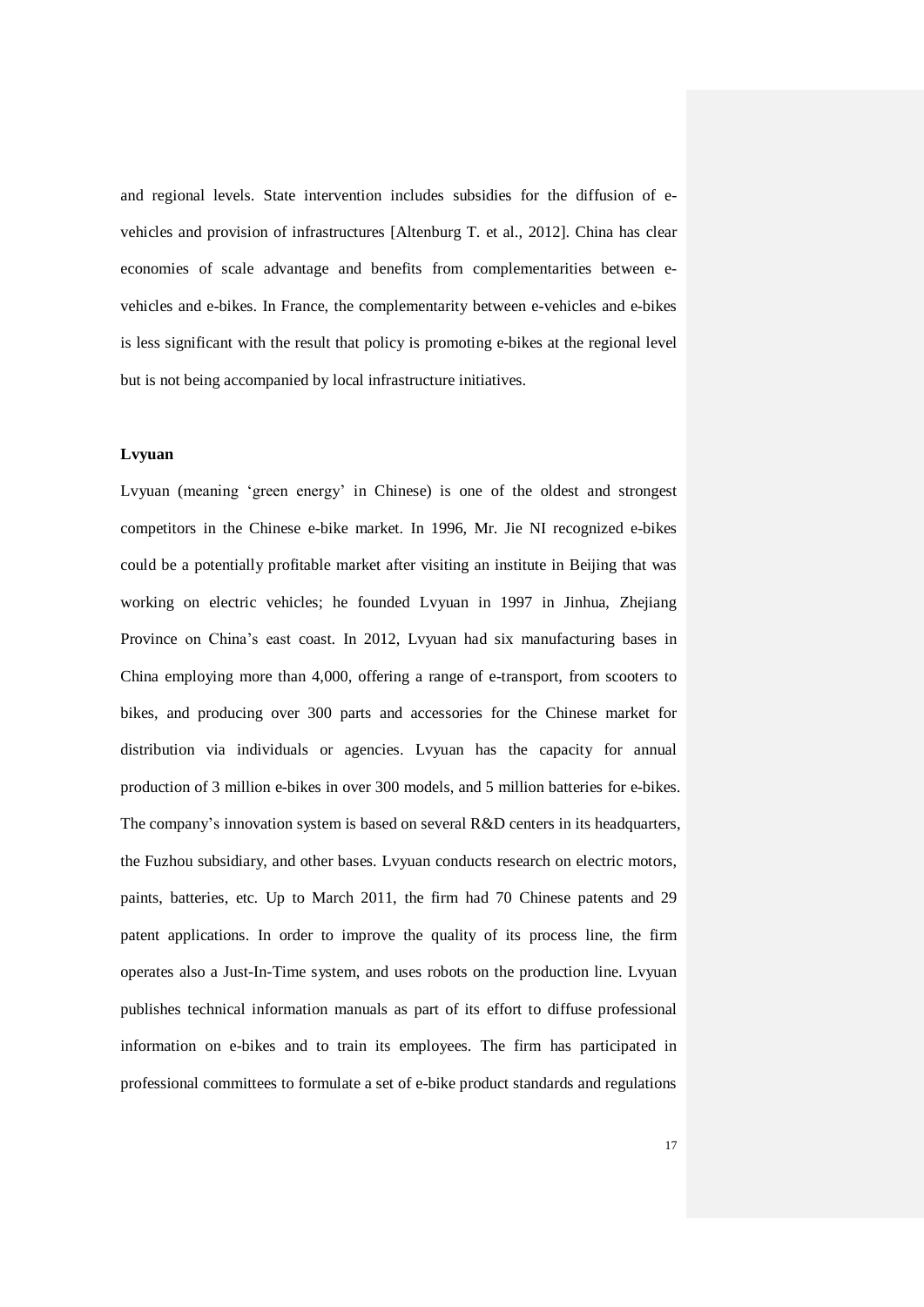for the manufacture and use of e-bikes in China [Tyfiled et al., 2010] and has experienced strong and stable growth since 2001. The brand "Lvyuan " is recognized as a famous Zhejiang brand which was in the top 500 Chinese brands in 2007, and one of the most reliable low carbon brands in 2010. The firm is in the list of the top 50 "fastest-growing" companies published by *Fast Company* magazine in 2007 and was awarded the 'SEE-TNC Enterprise Ecology Award'.<sup>2</sup> Lvyuan's business strategy includes competing in the electric car industry based on its experience and technology in batteries and e-bikes and it has entered a partnership with Beijing University for battery development.

#### **CEP**

 $\overline{a}$ 

Clean Energy Planet or CEP, is an innovative French company committed to sustainable mobility and specialized in the development and implementation of charging stations for e-bikes. This innovative small firm was founded in 2006 and is located in Sophia-Antipolis in the South of France, and is the French leader in twowheeled electric vehicles. In 2007, CEP set up a resellers' network and implemented the first fleets of e-bikes for self-service use in Monaco. In 2008 the company introduced the first electric docking station at the Sophia-Antipolis Technology Park. Currently the firm has more than 15 docking stations located mostly in the South of France, Paris, and Monaco. CEP has forged partnerships with leading technological firms to share knowledge for the development and industrialization of its products. CEP is an active member of several associations keen on electric transport developments (e.g. AVEM: Association for the Future of the Mediterranean Batterydriven vehicle). These partnerships are critical for actors in the field of electric

 $2$  Data and information available at the official website of Lyyuan

<sup>(</sup>inChinese) [:http://www.luyuan.cn/page.php?mod=introduction,](http://www.luyuan.cn/page.php?mod=introduction) accessed 2013-02-12.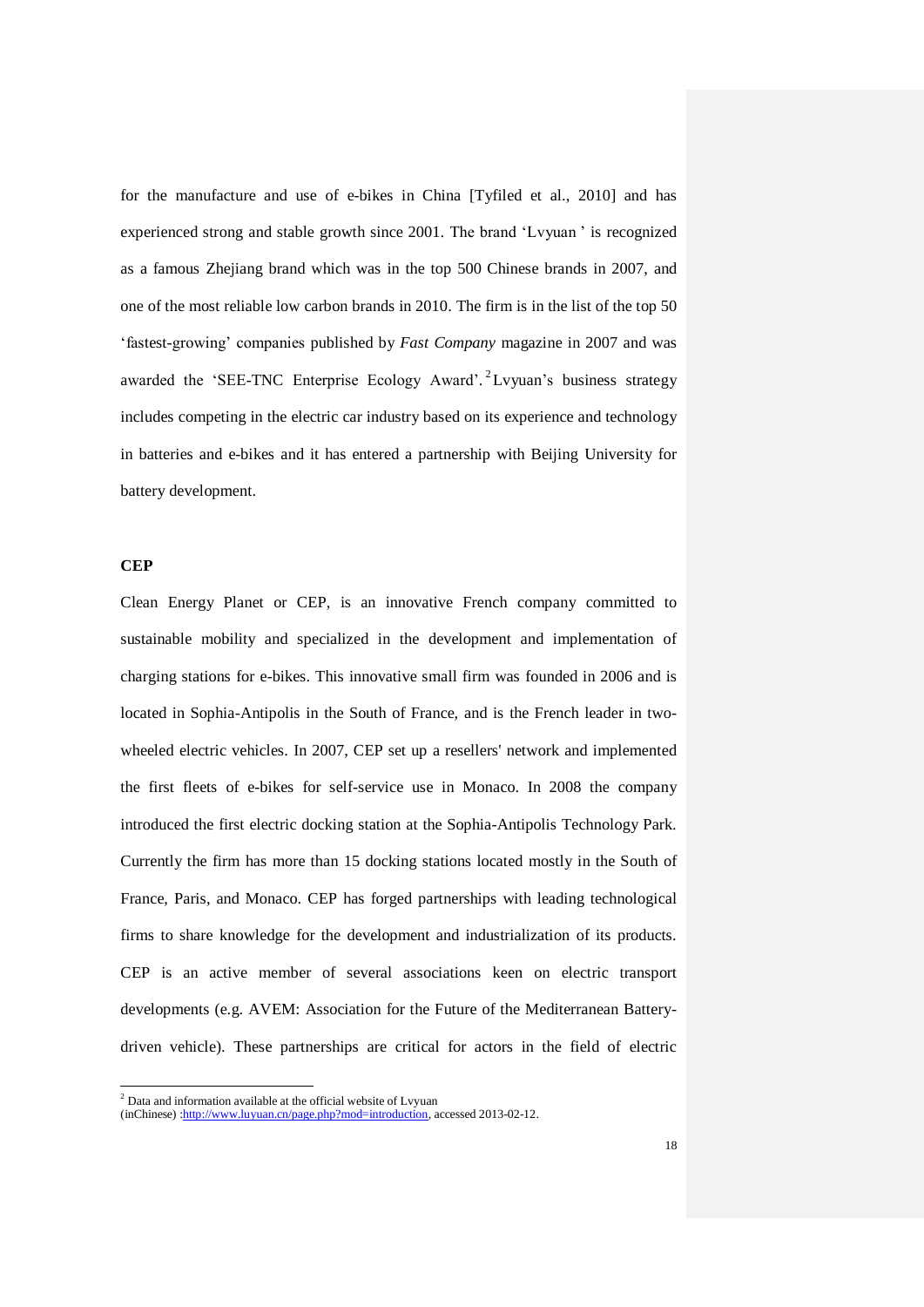mobility such as manufacturers of electric vehicles, providers of services and electrical energy (batteries, loading systems…), operators of mobility (suppliers of public transports, car sharing, renters, taxis…) and public institutions (universities, associations, municipalities...). CEP's business strategy relies on the open model described in Chesbrough [2003] which includes key technological partnerships and protection of core competencies via patents. Balancing internal and external activities is critical for innovative firms [Berchicci, L., 2013] and is particularly important in emerging markets such as e-bikes. CEP"s strategy also includes interactions with users related to customized docking stations according to specific needs, and for obtaining tacit knowledge for the development of future generations of e-bikes. Thus, its business strategy is co-shaped by permanent feedback from users and lead users used to design new products and to leapfrog technologies for integration in future production.

CEP"s innovation capacity has been recognized and it has received several national prices in France for innovation and ecological innovation in particular, and has technology patents in the areas of securing and charging e-bikes. It has several patents in a system for recharging and automatic locking by electrically assisted jacks on the front wheels of bikes. CEP"s users are private and public organizations and schools keen to reduce  $CO<sub>2</sub>$  emissions and to improve transport for their inhabitants. Most recharging stations are bought by municipalities or firms for either private or public use in particular areas (e.g. for municipal workers).

In 2012, CEP entered in collaboration with Peugeot Scooters to launch a charging station for bikes and scooters. Customers can now choose to use a scooter or an ebike. Table 2 compares the business strategies of Lvyuan and CEP.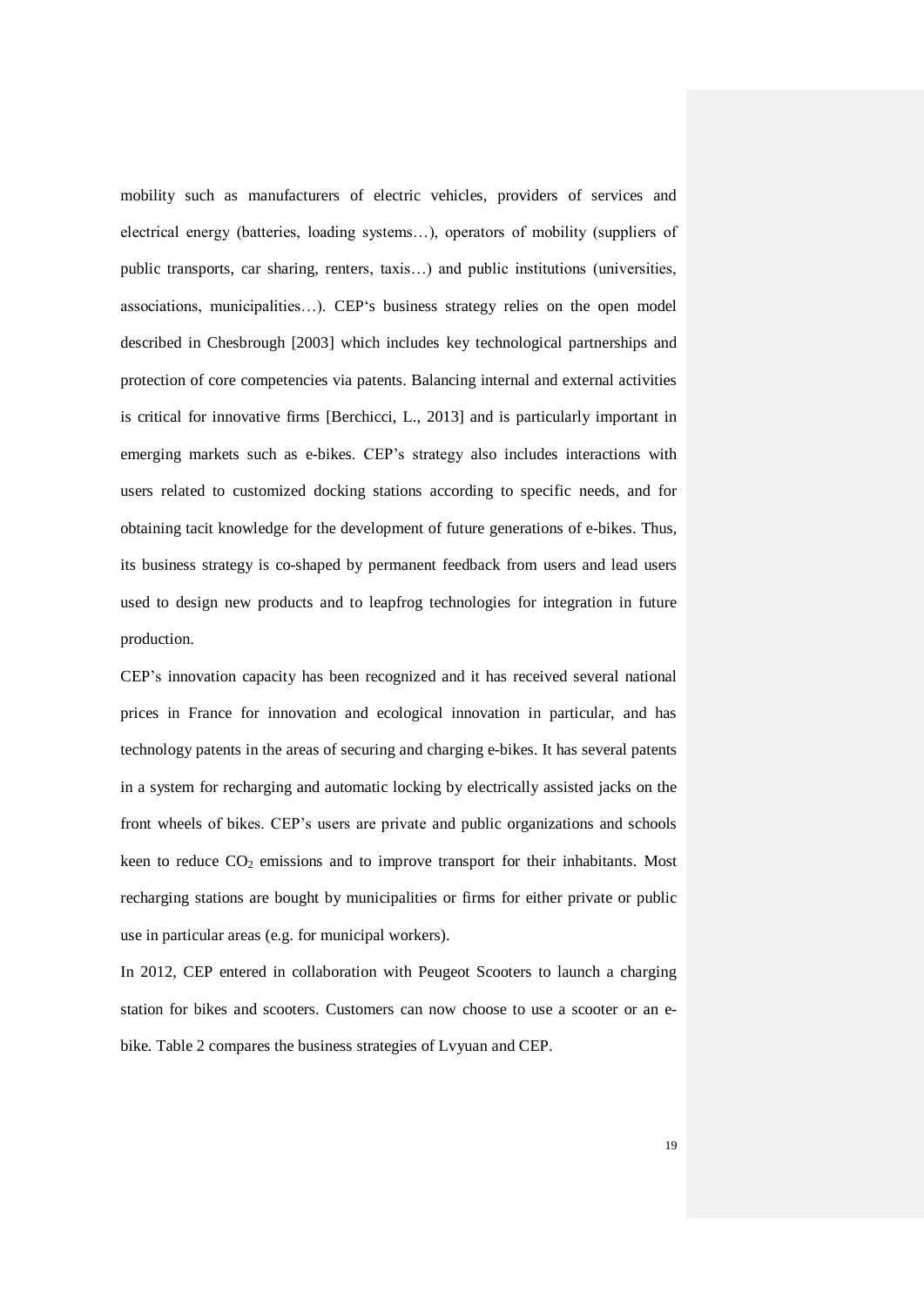| <b>Comparative Items</b>    | Lvyuan (China)                      | <b>CEP</b> (France)                  |
|-----------------------------|-------------------------------------|--------------------------------------|
| Firm's foundation           | 1997                                | 2006                                 |
| and technological alliances | Strong<br>partnerships<br>with      | Collaborative agreements with        |
|                             | Universities or research institute  | suppliers and others private         |
|                             |                                     | firms                                |
| Location                    | Jinhua, China                       | Sophia Antipolis, France             |
|                             |                                     |                                      |
| Market Demand               | A normal transportation method      | Sport or a<br>vision of<br>new       |
|                             |                                     | transportation                       |
|                             |                                     | Sophisticated<br>product<br>and      |
|                             |                                     | service                              |
| Customers                   | Individual customers                | Organizations such as firms,         |
|                             |                                     | schools or municipalities            |
| <b>Providing Service</b>    | Thousands agencies in 29 provinces  | Fifteen<br>docking<br>stations<br>in |
|                             | in China                            | France and Monaco                    |
|                             | Fleet of bikes but no services      | E-bikes with charging station or     |
|                             | concerning e-bikes                  | fleet of e-bikes to rent             |
|                             |                                     | Product or services                  |
|                             | Product or services of bikes but no |                                      |
|                             | renting of e-bikes                  |                                      |

**Table 2: Comparison between business strategies in two institutional contexts**

**Source**: our research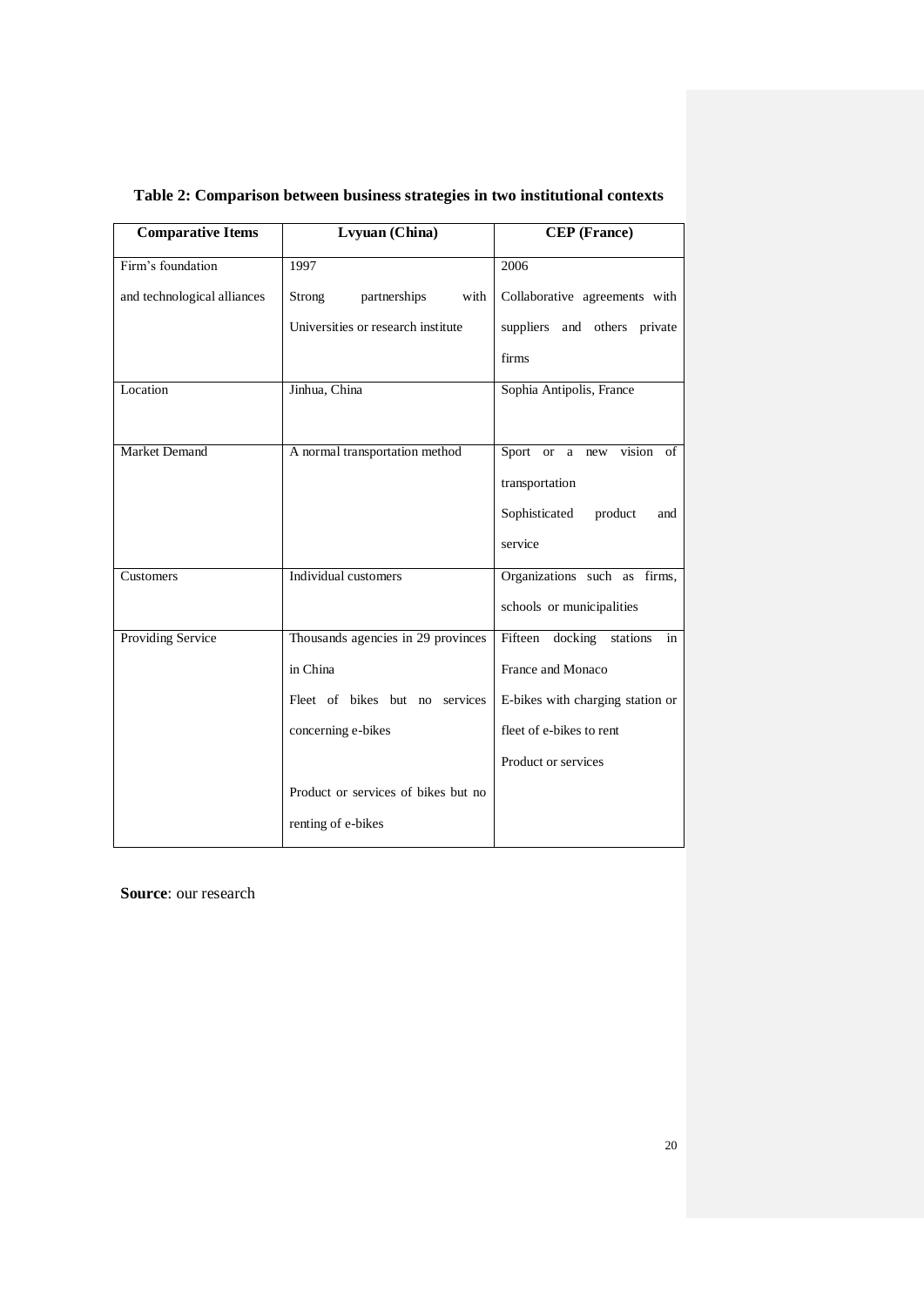## **SECTION 4. DISCUSSIONS**

Based on the cases of Lvyuan and CEP, in this section we discuss the role of users in the adoption and diffusion of eco-innovation, and in companies" competition strategies.

#### **4.1. Role of users in the adoption and diffusion of eco-innovation**

We use the cases of Lvyuan and CEP to describe the adoption and diffusion of an ecoinnovation. The technological dimension is critical to both Lvyuan"s and CEP"s development. For instance, CEP"s patented technology has made the company the main actor in electric mobility in France. Similarly, the patents filed by Lvyuan reinforce its place as leader in the Chinese e-bike market. However this technological input is only one facet of the process, namely the technology push dimension. There are other important factors such as the role played by context (regulatory side) and users (market side) in the development and acceptance of the product. Users play an important role in the development, adoption and diffusion of eco-innovation products, e.g. e-bikes.

Concerning the market side, there is growing interest among consumers in China and France for more environmentally-friendly products. Both individuals and groups in France are worried about the damage to the environment and are trying to change their ways of consuming [Belin J. et al, 2013]. Transport is at the center of these efforts which has provided a window of opportunity especially for biking and emobility. Thus, e-bikes benefit from positive social norms [Veblen T. , 1994, 1899] which may create externalities in the future and potential bandwagon effects especially in France where electric vehicles leave a smaller carbon footprint than nuclear energy [Altenburg T. et al., 2012].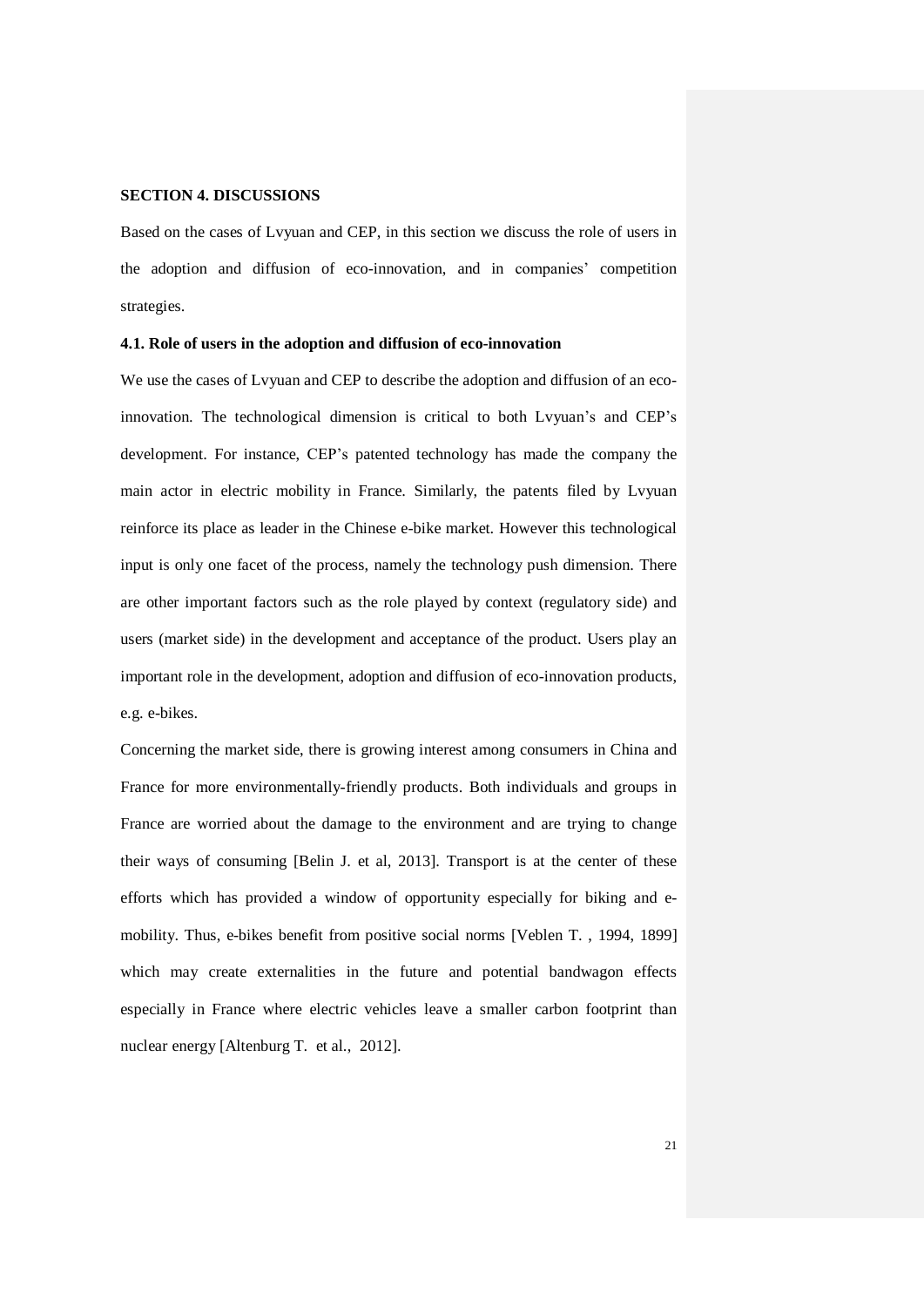In the Chinese case, the success of Lvyuan mirrors the widespread growth of e-bikes in this country as an important alternative to classical vehicles such as automobiles. Since end November 2008, Lvyuan has emphasized the ecological benefits of e-bikes and e-scooters and their contribution to climate change. The authorities assume that in the near future, the ecological benefits of e-bikes will emerge in the market, especially in cities where there is serious air pollution (e.g. in January 2013 in Beijing). In addition, e-bikes are seen as a solution to traffic congestion in Chinese cities. Despite the effective presence of increasing returns from adoption in China in contrast to France, the local authorities continue to advertise these products heavily. The recent promotion of e-bikes by the Chinese Minister of Technology Wang Gang during President Obama"s visit to China in 2009, shows how much local governments concentrate on may create events by acting on the increasing returns of information and by trying to enroll laggards (Presto, 2010).

The cases of CEP and Lvyuan show that users are sources of product/technology innovations and development of eco-innovation products in line with theories of user innovation [von Hippel, E. 1986, 2005]. For example, lead users in Monaco have pushed the design of e-bikes along a specific luxury goods and services trajectory. These lead users, who were very active in the earlier stages of development, have influenced e-bike design and promoted establishment of docking stations as sophisticated and secure commodities. For this reason, CEP"s products and services remain relatively costly confining their development to small niches such as municipalities, business schools, and luxury hotels, hampering the wider diffusion of eco-innovation. CEP customers are mostly private or public organizations that decide to install charging stations in order to improve transport for their local inhabitants and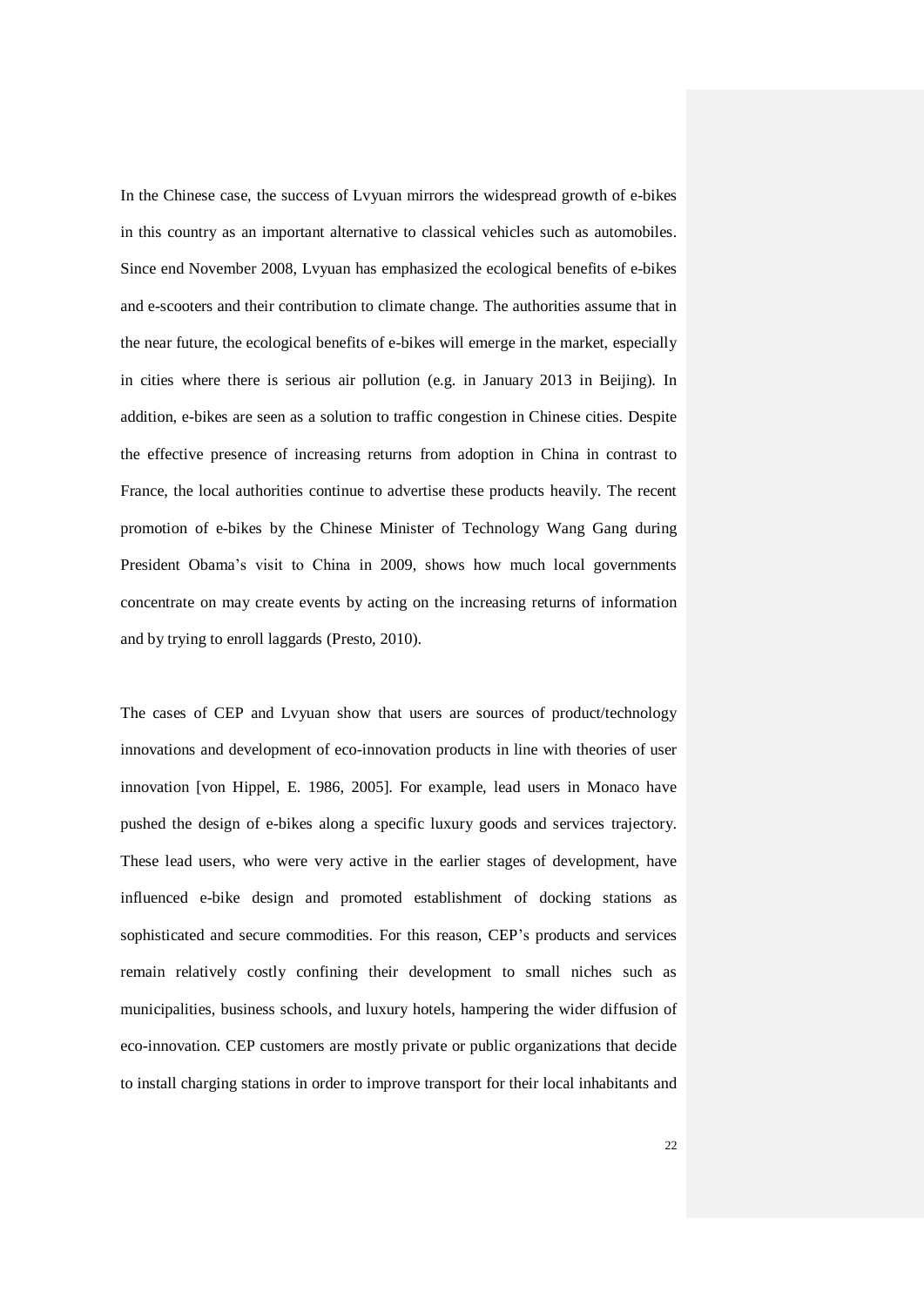workers. E-bikes developed by CEP can be locked and recharged in one step. This very simple use and practice was a specific requirement of CEP"s lead users. This concept is unique in offering protection against theft thanks to the drive cylinders, enabling automatic charging when the bicycle is locked on the docking point, and adaptation of to any electric bicycle model. The hiring stations function as follow: users who want to hire an e-bike must present their customer card to a card reader. The bike is then released, and can be returned to any hiring station, where it placed on a vacant stand where it is locked and recharged. Note that in some areas, the same card provides access to bus, electric car-sharing, and electric cycle transport. The combination of design and high technology creates novelty for CEP e-bikes and new inter modality. Each fleet of e-bikes is designed to provide the best "local" solution for the customer. The docking in Monaco can be moved (thus, accommodating to the Formula One Monaco Grand Prix held every May). Thus, the users are the source of technological improvements In France, price is a problem for CEP and other e-bikes companies because the size of the market precludes them from being cheap, and the combination of a small market and new technology developments increases their costs impeding the creation of increasing returns from adoption and economies of scale [Figaro Le, 2013]. The sophistication of its product may confine CEP to a niche strategy and potential snob effects rather than the bandwagons effects required for large adoption.

Unlike the case of CEP, Lyyuan's customers are individuals rather than organizations. Therefore, it is not easy to find lead users in the market. Lvyuan defines the market according to user types - ladies, rural-urban immigrants, etc.. For example, Lvyuan develops types of e-bikes for rural-urban immigrants to carry heavy goods, and types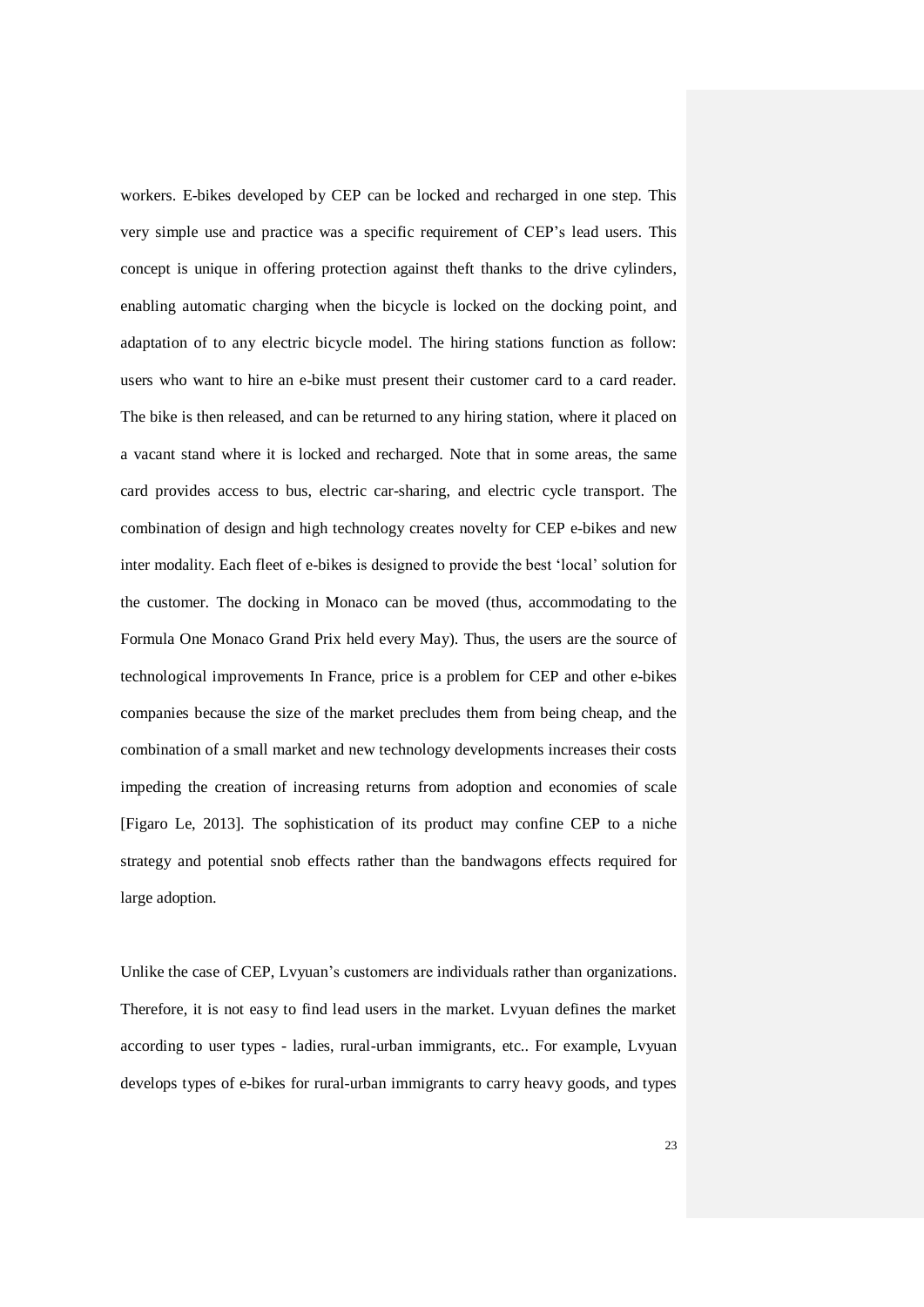of e-bikes that can carry small packages for express couriers. In order to attract ladies, Lvyuan has introduced smaller e-bikes painted in bright colors and attractive patterns. Although the e-bike target markets of Lvyuan and CEP differ, the latter"s designs for niche markets within their market confirms von Hippel"s [2005] theory of using tacit and local consumer knowledge in the design of eco-products.

#### **4.2. Role of users in the companies' strategies**

The growth of Lvyuan and CEP reveals that users have had an impact not only on the development, adoption, and diffusion of new eco-innovation products but also on these companies" strategies. Lvyuan"s strategy is aimed at individual users, for example. Lvyuan's lead users might seem difficult to identify compared to CEP's. The companies apply different user innovation strategies. For instance, Lvyuan has set up agencies and distributors around China that provide comprehensive after-sales services including maintenance, inspection, repair, and 24-hour telephone customer service, as well as roadside assistance and home repair.<sup>3</sup> In addition, Lvyuan advertises in the media.

In contrast, CEP provides a customized service. It is not confined to development of classic eco-innovation goods such as e-bikes; much of its added value comes from the design of services related to renting bikes. For example, CEP offers automated collection and return of bikes by means of a RFID tag or swipe card. The interface is available in several languages (and use of extranet to manage the fleet remotely). The extranet allows private or public customers to obtain comprehensive monitoring and analysis of their fleet to observe its routes and history. It provides statistics related to

 $\overline{a}$ 

<sup>&</sup>lt;sup>3</sup> Information available from the official website of Lvyuan (in Chinese):

<http://www.luyuan.cn/page.php?mod=introduction>, accessed 2013-02-12. **Code de champ modifié**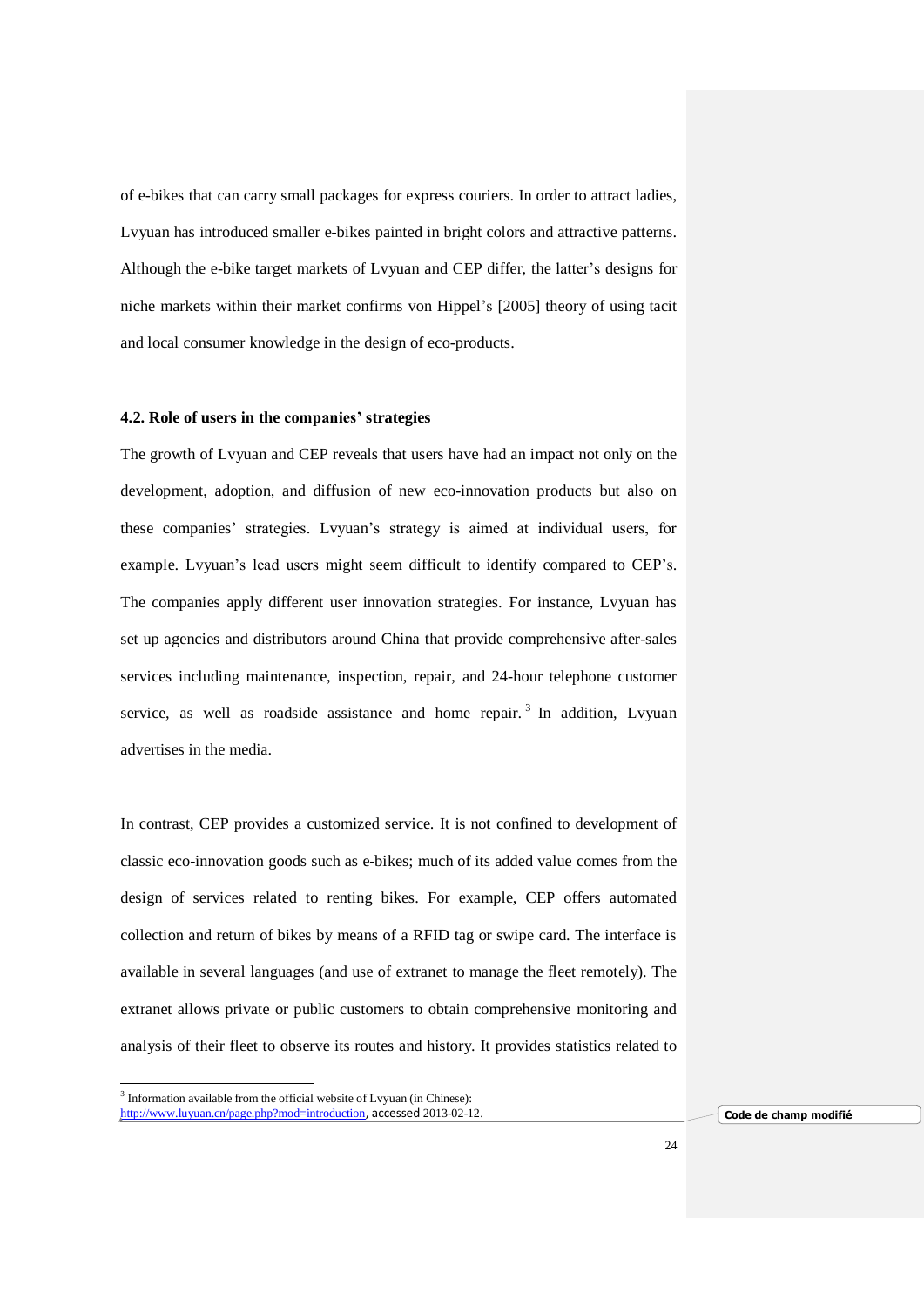use of the bikes and status of each docking point allowing the company to adjust to users' needs. As already noted, CEP not only develops products it also provides services (e.g. extranet) that clearly respond to demand. Users obtain huge benefits from a customized solution which also acts as input to future designs and sophisticated products. In line with von Hippel [2005] eco-innovation in the CEP case is triggered by recurrent and repeated personal experience that allows the accumulation of local knowledge for the design of future products.

Users of e-bikes in China enjoy their speed and weight bearing capacity. However, their speed is becoming one of the main causes of traffic accidents and some cities ate banning e-bikes. There is also a central government law that limits e-bikes to a maximum speed of 20km/h and classifies e-bikes exceeding these speeds as emotorcycles, which is introducing uncertainty among users about driving license requirements. Regulation announced in 2009 supposed to come into force in 2010, has so far not been implemented opening a window of opportunity for this eco-innovation at a new authorized speed of 26km/h. To anticipate future problems related to speed, Lvyuan has developed new technology to restrict the maximum the speed, improve the safety of e-bike transport, and reduce the possibility of illegal reequipping of ebikes [Tyfield, D. et al., 2010]. Lvyuan publishes manuals on e-bike standards, and the environmental benefits of e-bikes, and is developing new products for new niche markets, such as e-patrols the local police; it has plans to develop electric cars. It would seem that user behavior can be a barrier to company development, as well as the source of eco-innovation and influence on strategy.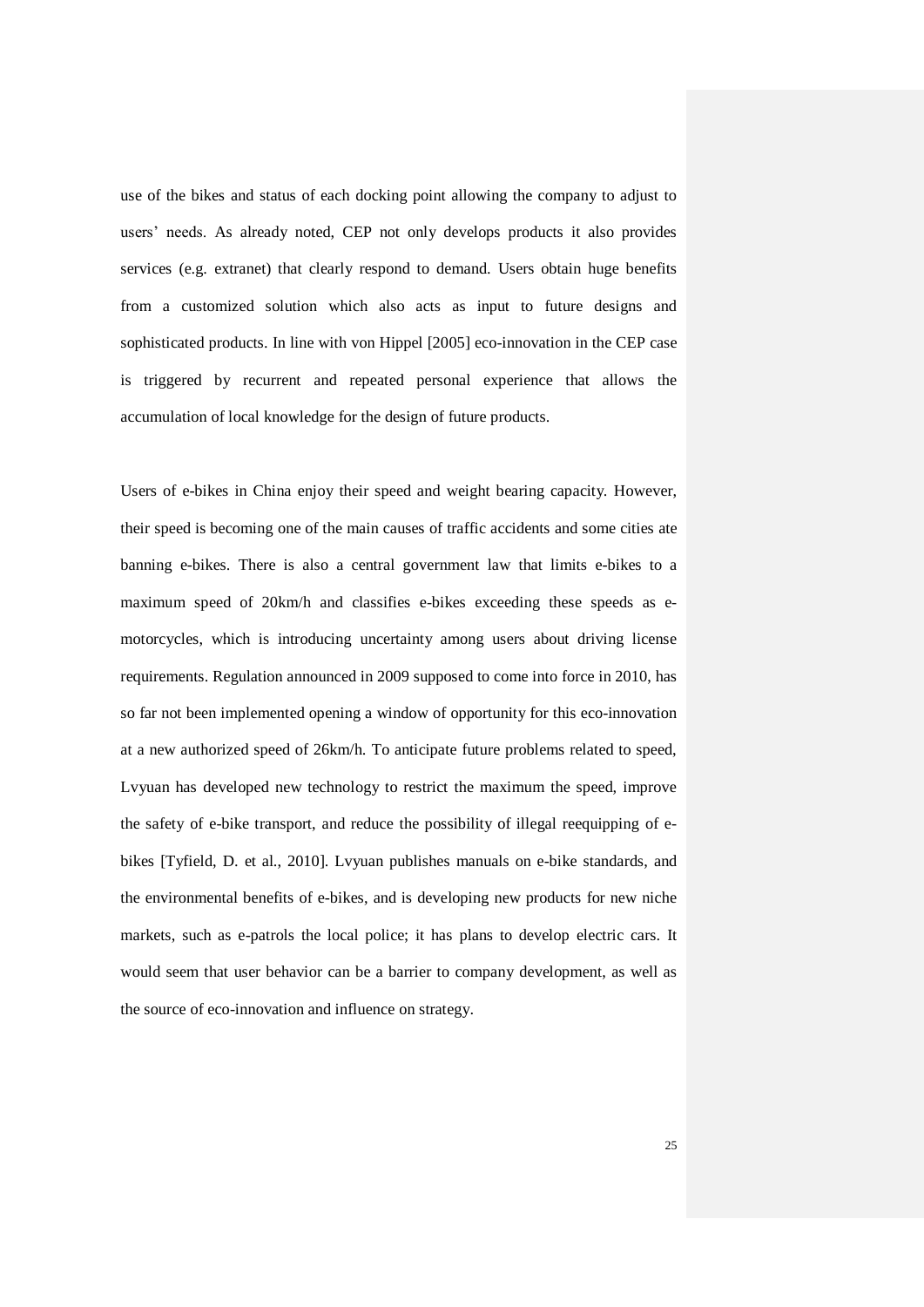### **SECTION 5. CONCLUSIONS**

This paper examined the role of users in the development and diffusion of ecoinnovation and firms' eco-innovation strategies, comparing the cases of Lvyuan and CEP. Our cases show that diffusion of eco-innovation in China and France is strongly linked to the context and specific needs of consumers. Market expansion is based on expanding niche markets rather than band wagon effects. To benefit innovative firms such as Lvyuan and CEP have to cope with sticky local information [von Hippel, E., 2005]. This implies that new product development will rely on the needs of local users which are strong linked to the use environment. This study indicates that it is crucial to involve users during the development and diffusion of eco-innovation in order to match market demand and increase profit and competitiveness in niche markets. It has revealed also that government should consider context, uses, and practices when formulating regulation. The behavior of users can be a barrier to developments (e.g. un-enforced regulation in China) and a driver of eco-innovation. Companies should consider the impact on users of their eco-innovation strategies.

Different people have different practices and the interplay with users is essential for a nascent technology to mature. Thus "lead users" who are quick to adopt a new technology (i.e. who look for novelty), are important. As shown in Buenstorf and Cordes [2008], social groups play an important role in introducing change given the tendency for imitation of prestigious individuals. Policy-makers should take account of the role of these groups which create favorable conditions for the emergence of new niches and may facilitate the transition to new eco-innovations. In this context, policy-makers should create conditions that favor the emergence of lead users because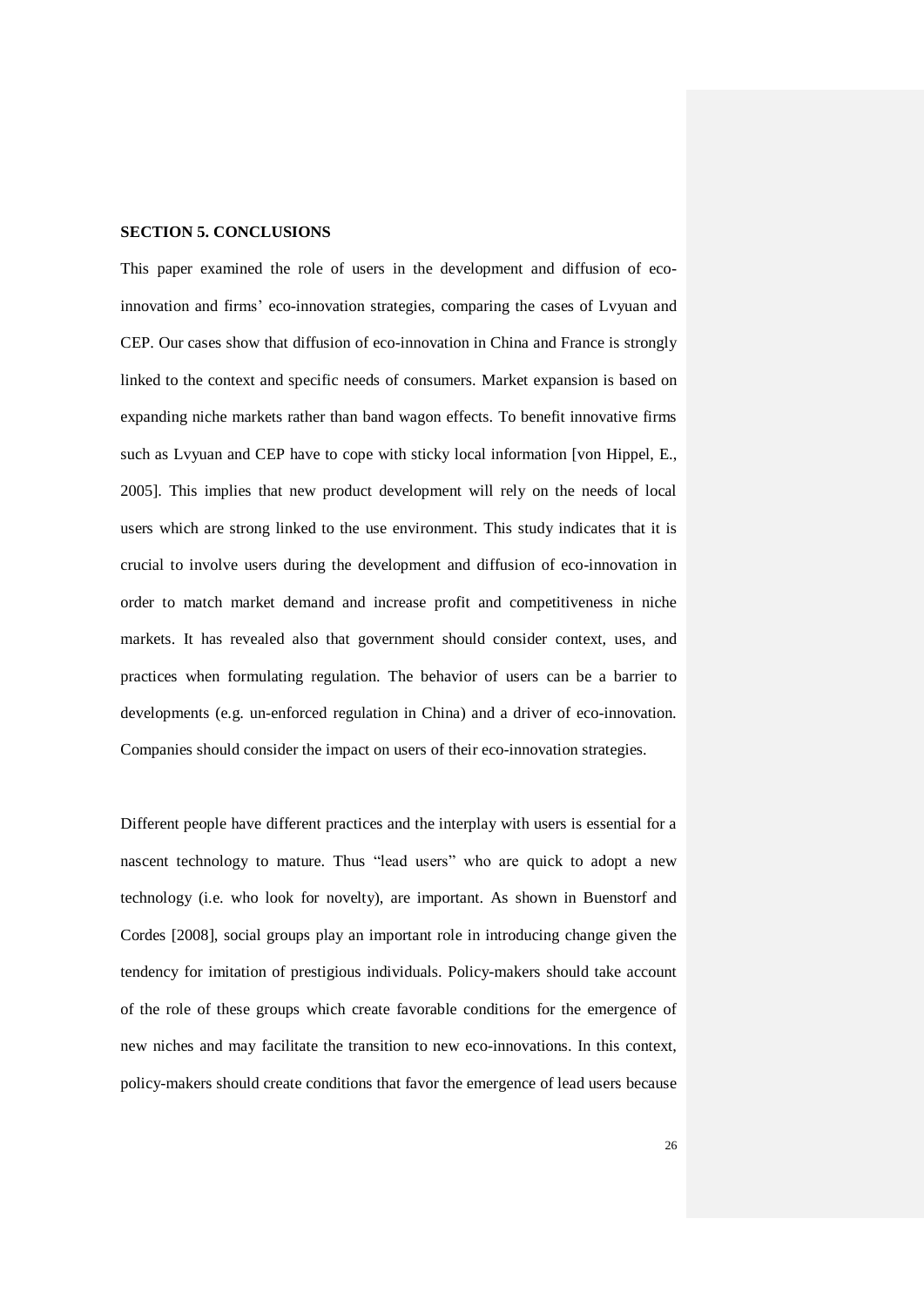these highly, intrinsically motivated individuals can play a decisive role in technological development. Public authorities also play a part in modifying intrinsic and extrinsic motivations through the development of large and visible public investments that may instill new values in social groups [Maréchal K. and Lazaric, N. 2010]. The use of only two comparative cases limits this research. Future work should include more cases, and more field work to test the framework proposed in this paper.

#### **References:**

Allaire, J. [2007], « L"histoire de la petite reine dans l"empire du milieu », *Transports*, vol. 52, n° 442, p. 77-86.

Altenburg, T., Bhasin, S., Fischer D. [2012], « Sustainability-oriented innovation in the automobile industry: advancing electromobility in China, France, Germany and India », *Industry and Development*, vol. 2, n° 1, p. 67-85.

Arthur, B. [1989], « Competing technologies, Increasing Returns and Lock in by Historical Events », *Economic Journal*, vol. 99, March, p. 116-131.

Bamberg, S., Moser, G. [2007], « Twenty years after Hines, Hungerford, and Tomera: A new meta-analysis of psycho-social determinants of pro-environmental behaviour », *Journal of Environmental Psychology*, vol. 27, n° 1, p. 14-25.

Beinhocker, E. [2006], *The Origin of Wealth: Evolution, Complexity and the Radical Remaking of Economics*, Random House, London.

Belin, J., Lazaric, N., Douai, A., Lavaud, S., Le Guel, F., Oltra, V. [2013], « Imitation and social norms in sustainable consumption: Theory and evidence from consumer's green behaviour in France », *Paper presented at the EAEPE conference Paris*, 7-9 November.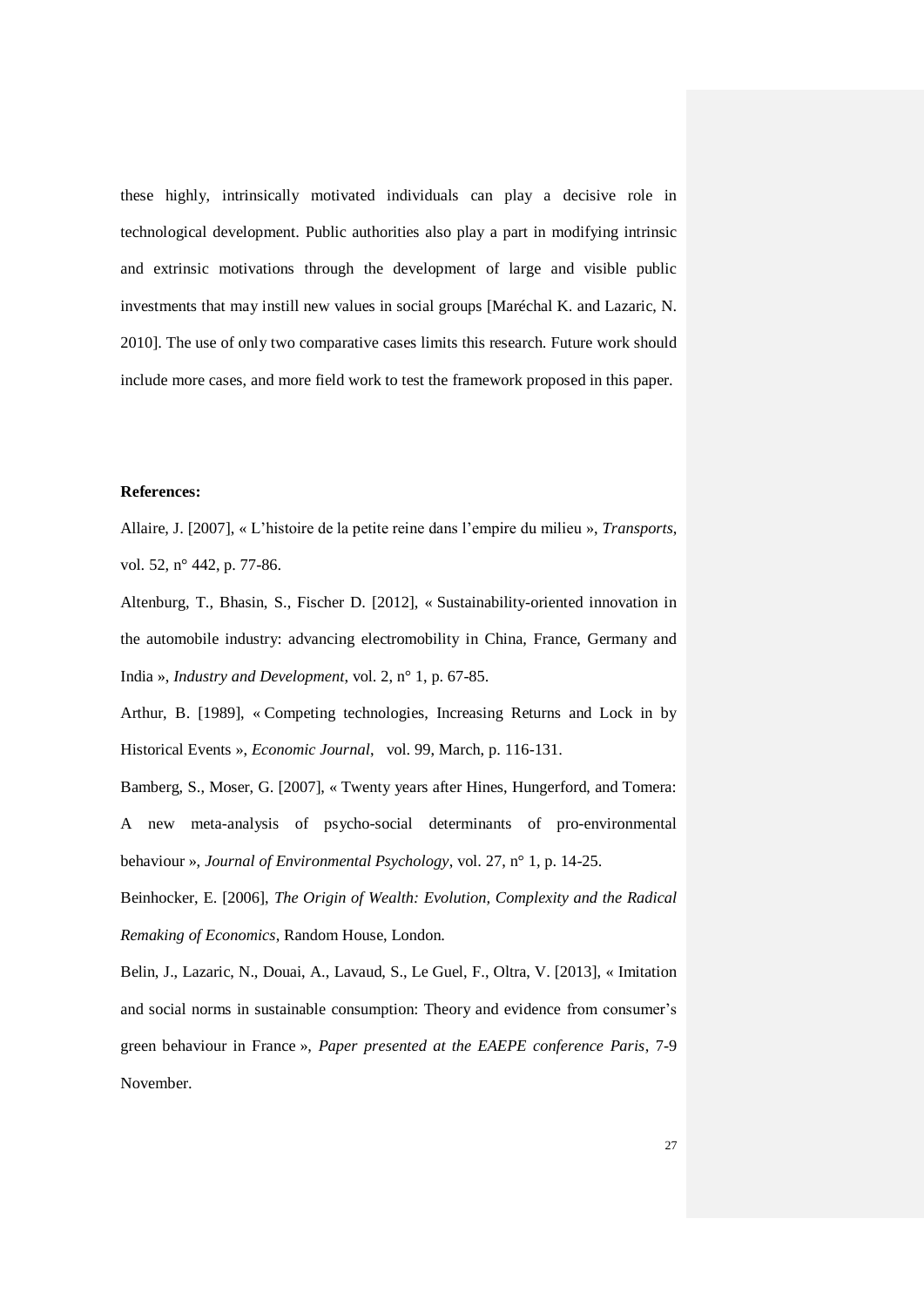Berchicci, L. [2013], « Towards an open R&D system: internal R&D investment, external knowledge acquisition and innovative performance », *Research Policy*, vol. 42, n° 1, p. 117-127.

Bergh (van den), J.C.J.M. [2008], « Environmental regulation of households: an empirical review of economic and psychological factors »*, Ecological Economics*, vol. 66, p. 559-574.

Bergh (van den), J.C.J.M., Truffer, B., Kallis, G. [2011], « Environmental innovation and societal transitions: Introduction and overview », *Environmental Innovation and Societal Transitions*, vol. 1, p. 1-23.

Bouf, D., Hensher, D.A. [2007], « The dark side of making transit irresistible: The example of France », *Transport Policy*, vol. 14, n° 6, p. 523-532.

Buensdorf, G., Cordes, C. [2008], « Can sustainable consumption be learned? A model of cultural evolution », *Ecological Economics*, vol. 67, n° 4, p. 646-657.

Cherry, C., Cervero, R. [2007], « Use Characteristics and mode Choice behavior of electric bike users in China », *Transport Policy*, vol. 14, n° 6, p. 247 -257.

Chesbrough, H. [2003], *Open Innovation – The New Imperative for Creating and Profiting from Technology*. Harvard Business School Press, Boston.

Duesenberry, J.S. [1949], *Income Saving and the theory of consumer Behaviour*, Cambridge University Press, London

Foxon, T.J. [2011], « A coevolutionary framework for analysing a transition to a sustainable low carbon economy », *Ecological Economics*, vol. 70, n° 12, p. 2258- 2267.

Franke, N., von Hippel, E., Schreier, M. [2006], « Finding Commercially Attractive User Innovations: A Test of Lead-User Theory », *Journal of Product Innovation Management*, vol. 23, n° 4, p. 301-315.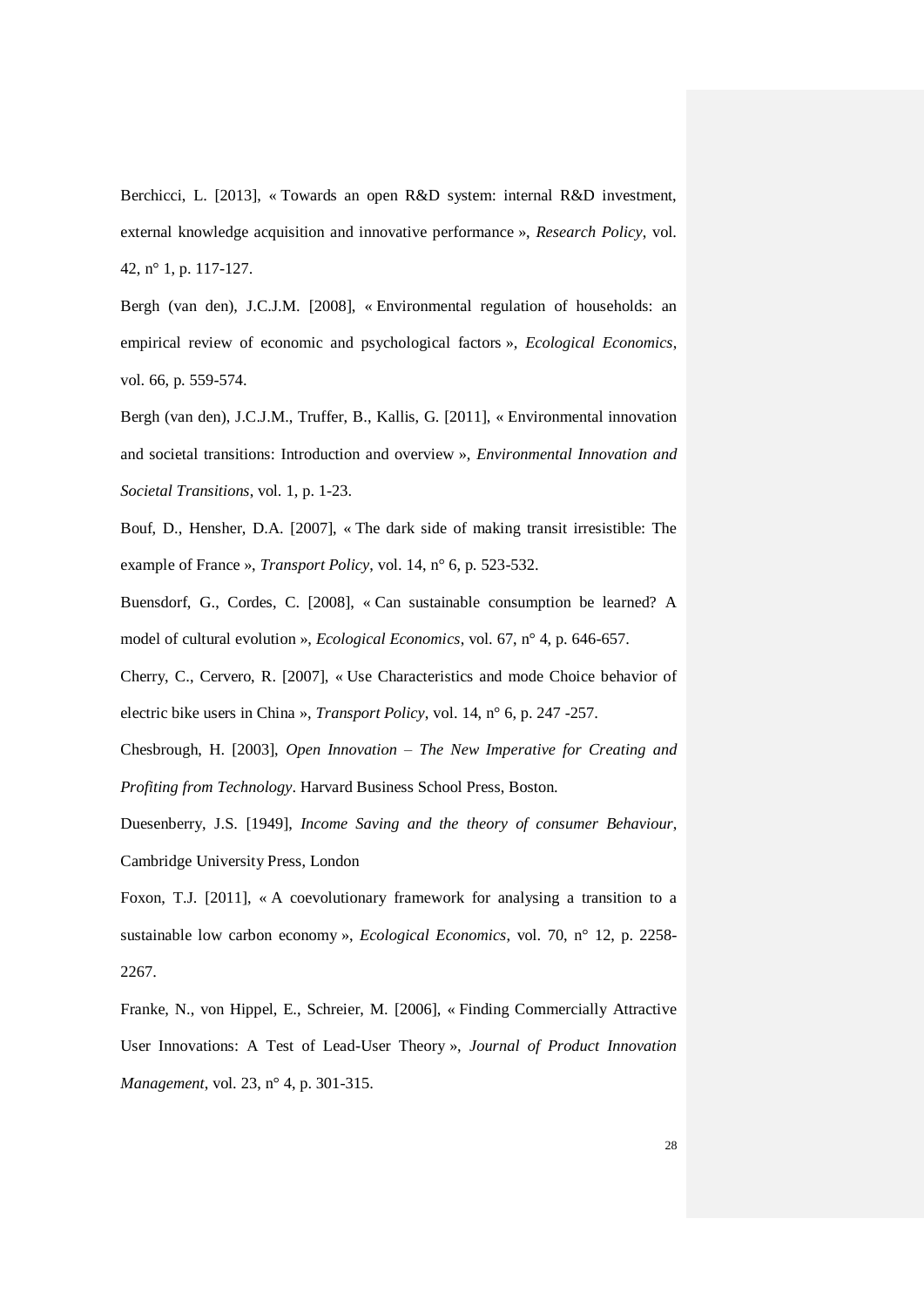Katz, M.L., Shapiro, C. [1985], « Network Externalities, Competition, and Compatibility », *The American Economic Review*, vol. 75, n° 3, p 424-440.

Kemp, R., Pearson, P. [2007], « Final report: MEI project about measuring ecoinnovation », *Measuring Eco-Innovation* (MEI), Project n°044513.

Hippel (von), E. [1986], « Lead Users: A Source of Novel Product Concepts », *Management Science*, vol. 32, n° 7, p. 791-805.

Hippel (von), E. [2005], « User-innovators and "local" information: the case of mountain biking », *Research Policy*, vol. 34, p. 951-965.

Jorgenson, D., Goettle, R., Sing Hoc, M., Wilcoxen, P. [2009], « Cap and trade climate policy and U.S. economic adjustments ». *Journal of Policy Modeling*, vol. 31, p. 362–381.

Leibenstein, H. [1950], « Bandwagon, Snob, and Veblen Effects in the Theory of Consumers' Demand », *Quarterly Journal of Economics*, vol. 64, n° 2, p. 183-207.

Maréchal, K., Lazaric, N. [2010], « Overcoming inertia: insights from evolutionary economics into improved energy and climate policies », *Climate Policy*, vol. 10, n° 1, p. 103-119.

Murmann, J.P. [2003], *Knowledge and Competitive Advantage: The Coevolution of Firms*, Cambridge University Press, Cambridge, MA.

Nelson, R. [2005], *Technology, Institutions and Economic Growth*, Harvard University Press, Harvard, MA.

OECD [2011], *Better policies to support eco-innovation*. OECD Studies on Environmental Innovation, OECD Publishing.

Popp, D. [2001], « The effect of new technology on energy consumption », *Resource and Energy Economics*, vol. 23, p. 215–239.